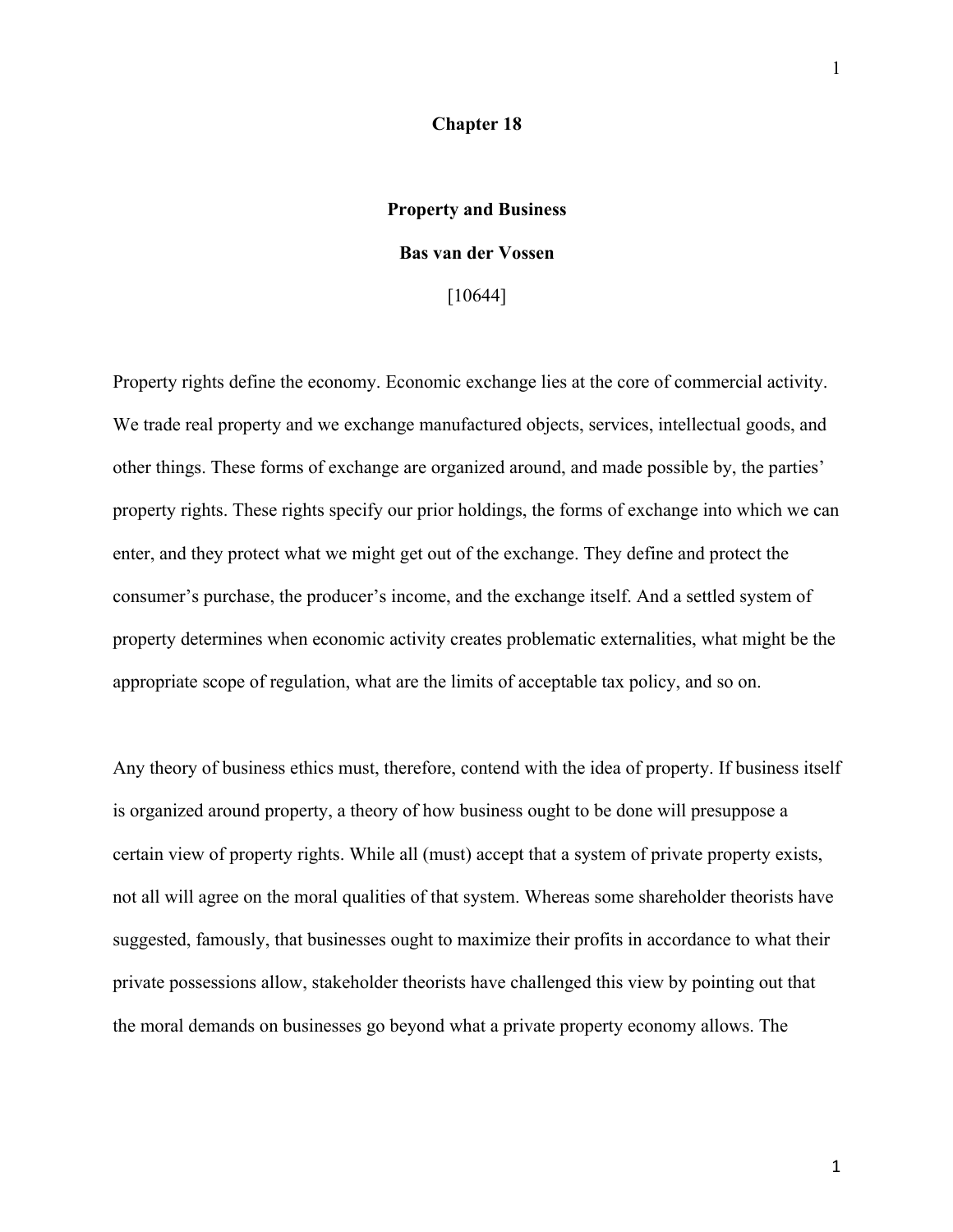viability of these, and other, theories of business ethics will depend in part on their fit with the best theories of property.

This chapter gives an overview of the main foundational theories of property. As I will show, there are two major *families* of justification for property (with each family, of course, having many different members). After laying out those two families and their potential problems, I will then consider some of the issues that reside in intellectual property, turning subsequently to explore one way in which a theory of business ethics may either be in tension or fit with such a justification of property. In particular, I will look at the tensions that stakeholder theory, on at least one version of that theory, might create.

# **Forms of Ownership**

Before we turn to the justifications of property, however, we should begin to reflect on what property is. What's the nature of property, and private property in particular?

Property rights are complex. Even a relatively simple form of ownership such as the possession of a car can be violated or negated in a variety of ways. Your car can be stolen or damaged, you can be prevented from using it, you can be prohibited from selling it or giving it away, your car can be wrongfully expropriated by the government, and so on. Each of these violates or negates your property rights. But they affect your ownership in very different ways.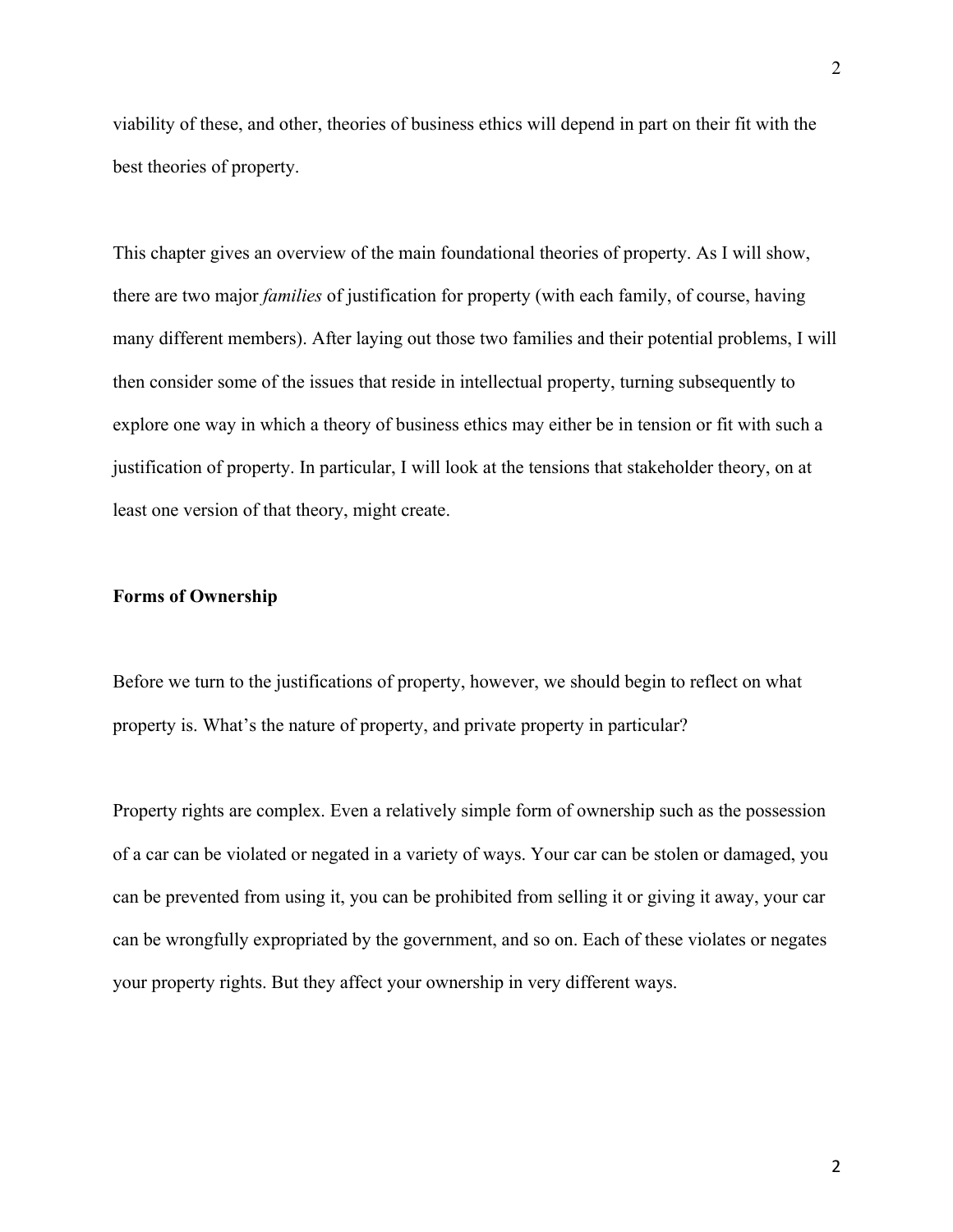We can put this in more technical terms, using the Hohfeldian analysis of rights (Hohfeld 1919).<sup>1</sup> When someone steals or damages your car, they thereby deny your *claim-right* to exclude them from your possessions. When you are wrongfully prevented from using your car, this denies your *liberty* to use what you own. When the law prohibits a sale, it thereby denies your *power* to transfer your rightful possessions to others. And when the government wrongfully expropriates you, it thereby violates your *immunity* against having your rights unilaterally altered or extinguished.

Systems of private property standardly afford owners all these elements of ownership. However, this analysis masks a still greater complexity. Property rights confer different kinds of liberties, claims, powers, and immunities on owners. We can have rights to possess, use, or manage our property, rights to the income we can garner using it, rights to the capital that the property represents, and so on (Honore 1961). These rights will involve several kinds of Hohfeldian incidents. The right to possess, for example, will typically involve both the claim-right to exclude and the immunity against expropriation. A right to the income one can make using property will typically involve the power to (temporarily) transfer the property to others, or the right to use the property, in exchange for payment, as well as other rights protecting this power (such as, again, the claim-right to exclude and the immunity against having these rights annulled).

There is great variation among different legal regimes in how rights to property are organized. The law can recognize, alter, or abridge various claim-rights, liberties, powers, and immunities with respect to different parts and aspects of ownership. One might thus have the liberty to grow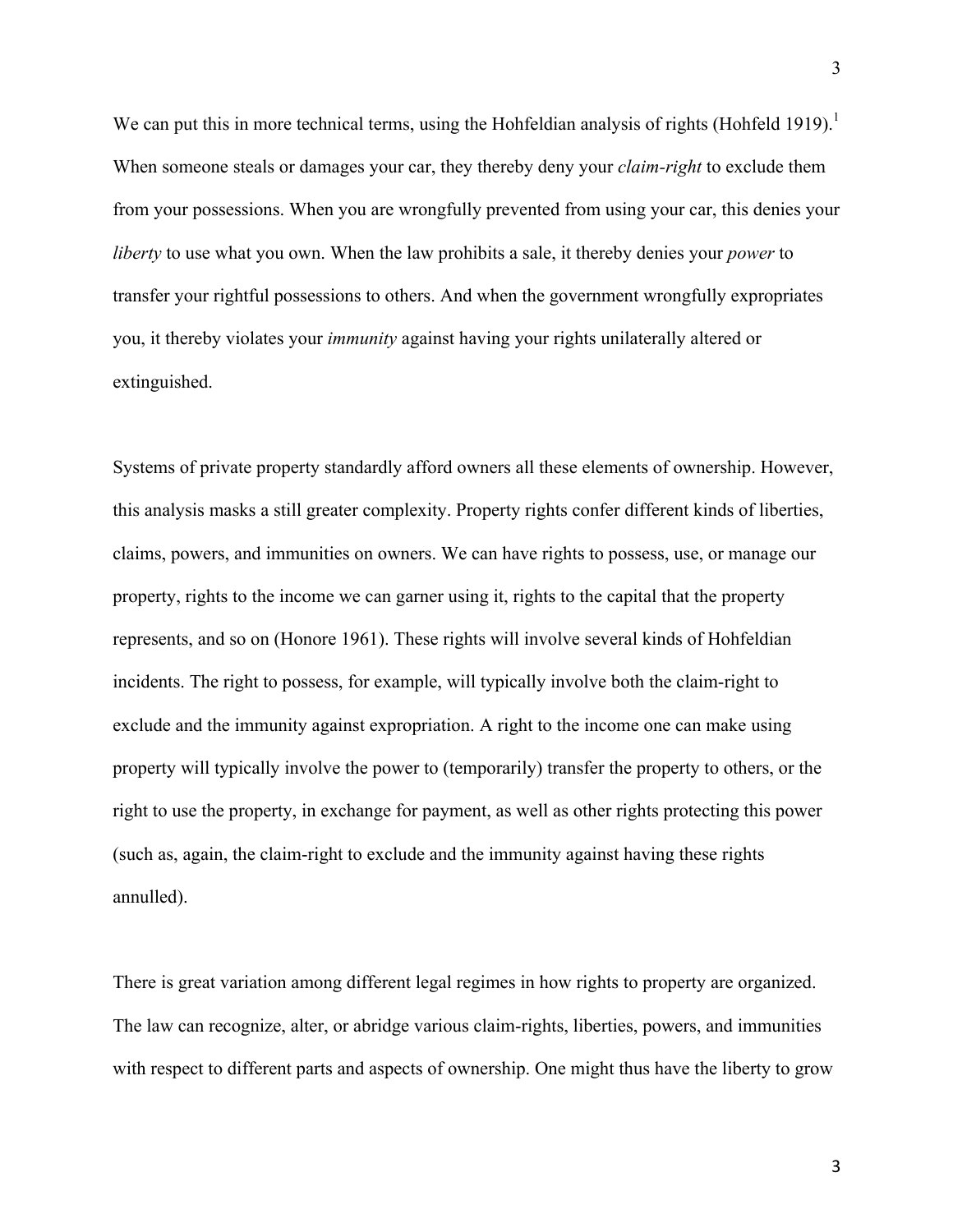crops on one's land, but lack the liberty to build a structure without a permit. An owner may have a claim that others not trespass on his property, but also be subject to an easement which gives others the liberty to walk across the property in designated places. One may have the power to transfer, but not be immune from government expropriation through eminent domain. One can be a partial or shared owner, as a shareholder in a firm. One can be a conditional owner, as the holder of a mortgage-backed security. The list goes on.

Some philosophers have concluded from this complexity that there is no "core" to property rights. Instead, it is said, property rights are like a bundle of sticks, with each stick representing one of these many possible incidents. But the bundle can be put together in many different ways, and none of the sticks is really essential. As long as the bundle is recognizable as a property right, any one incident (or stick) may be present or absent. (Grey 1980)

Others have challenged this thought. Some say that, while no particular incident is essential, at least the presence of certain incidents requires the presence of others (Attas 2006). Others maintain a stronger view and say that some incidents really are the "core" of property. Perhaps, for example, the right to exclude is practically unavoidable if property rights are to function as they should (Schmidtz 2011). As John Locke famously writes in section 138 of *The Second Treatise*: "I have truly no *Property* in that, which another can by right take from me, when he pleases, against my consent." (Locke 1988 [1698])

This dispute (regarding the bundle versus core theories) matters for the broader moral relevance of property rights, including for theories of business ethics. To the extent that property lacks a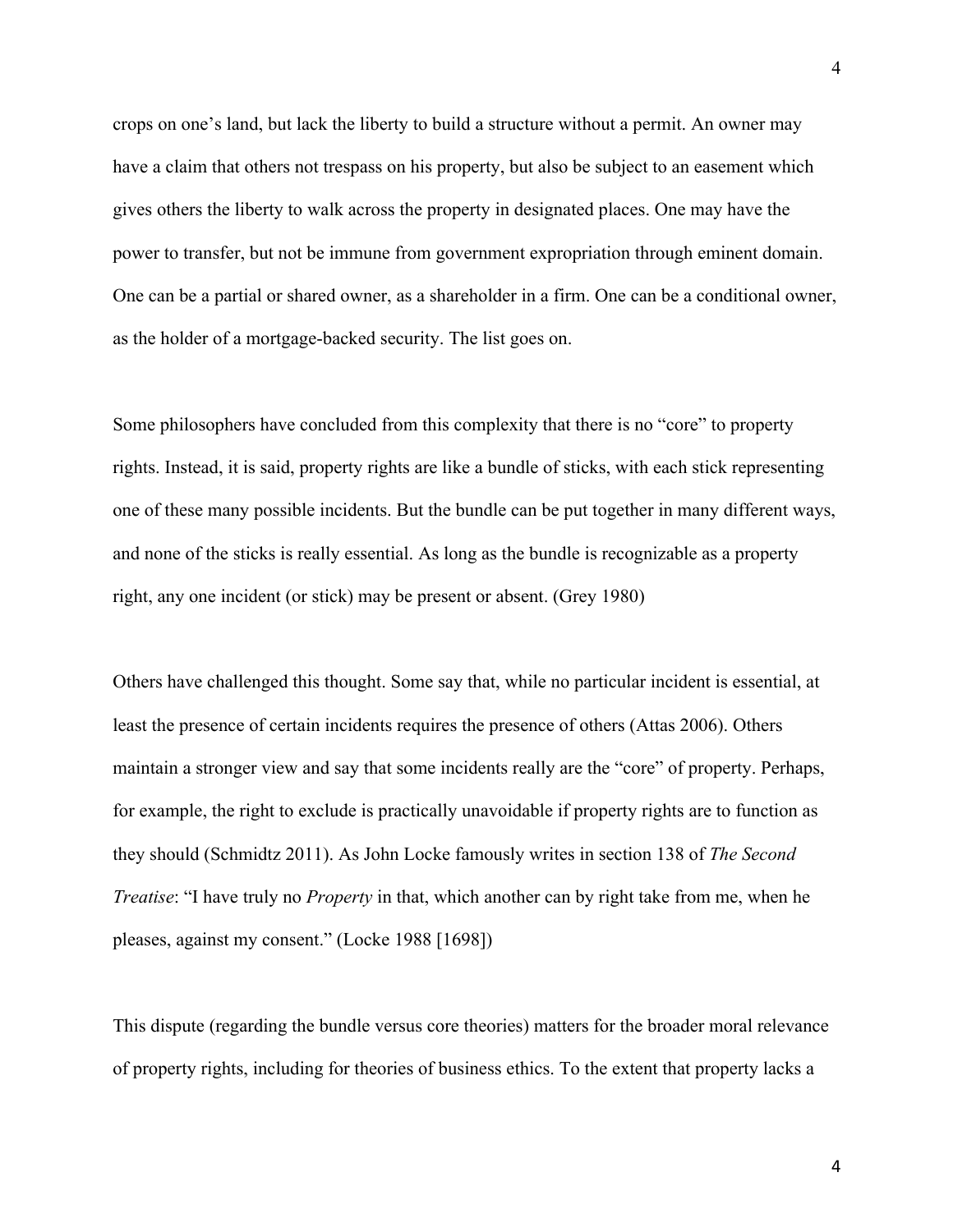common core, it will be more difficult to argue that a policy, legal regime, or moral theory is in conflict with it. After all, as long as the theory does not altogether negate rights of possession, there will be some form of property with which it is consistent. And one form is as good as any. On the other hand, if Locke is right that property rights must empower owners to exclude others, such objections can have real force.

It is important here to distinguish between two questions. One question is whether the presence of any particular incident is necessary for any given *right* to qualify as a property right. Another, and quite independent, question is whether the presence of any particular incident is necessary for a *system* to qualify as a system of property rights.

With respect to the first question, it may well be plausible that no particular incident is necessary for a given right to qualify as a property right. Rights of ownership may be composed and decomposed in myriad ways. One reason for a specific configuration of a property right is government regulation. Private ownership of nature preserves, for example, is typically heavily curtailed to prevent forms of use, exploitation, and change of the land. Another reason is private contract. Suppose you take out a mortgage with a bank to buy a house. The bank can transform the mortgage loan into collateralized debt obligations, making a number of entities the shared owner of your house in the event of your nonpayment. All of these effectively unpack what was once a thick bundle of incidents into several separate sticks.

Answering this first question in the negative, however, does not mean we must answer the second in the negative as well. For it is possible that any recognizable property *system* must have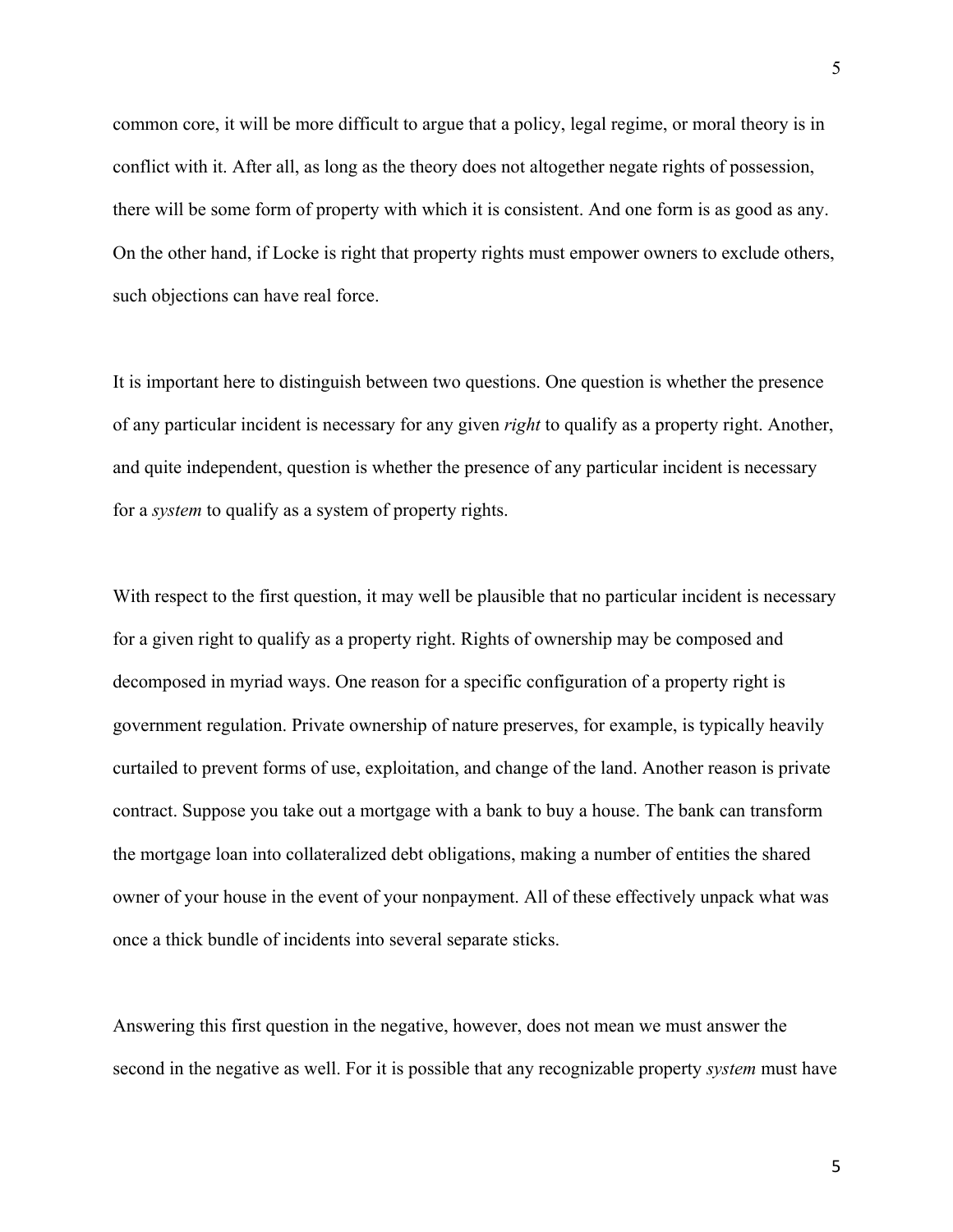certain general or recurrent features, even if the rights within that system need not all share those features.

As we will see below, it is very plausible that for a system of property to be acceptable or justified, it will have to contain a number of regularly occurring features. But even at the conceptual level, it is true that any recognizable system of property will have certain regularly occurring features. The rights with which we began are good initial candidates. A society that generally abolishes or even heavily curtails people's rights to exclude others, to use their possessions, and their powers to enter into economic exchange, has not just changed one form of property into another. It will have effectively abolished it altogether. And, by extension, a theory of business ethics that seriously undercuts the ability of owners to exclusively hold and determine the use of their possessions will be in clear tension with private property as well. In this sense, the features of use, exclusion, and exchange form the "core" of property.

# **Two Kinds of Justification**

This point about the rights to use, exclude, and transfer is conceptual in nature. It claims only that an economic system recognizable as a system of property will generally contain these rights. It leaves open, of course, whether or not there should be such a system. This latter question is one of justification.

Roughly speaking, justifications of property rights can be grouped into two kinds. The first offers a justification that moves from persons to property, so to speak. Here we begin by identifying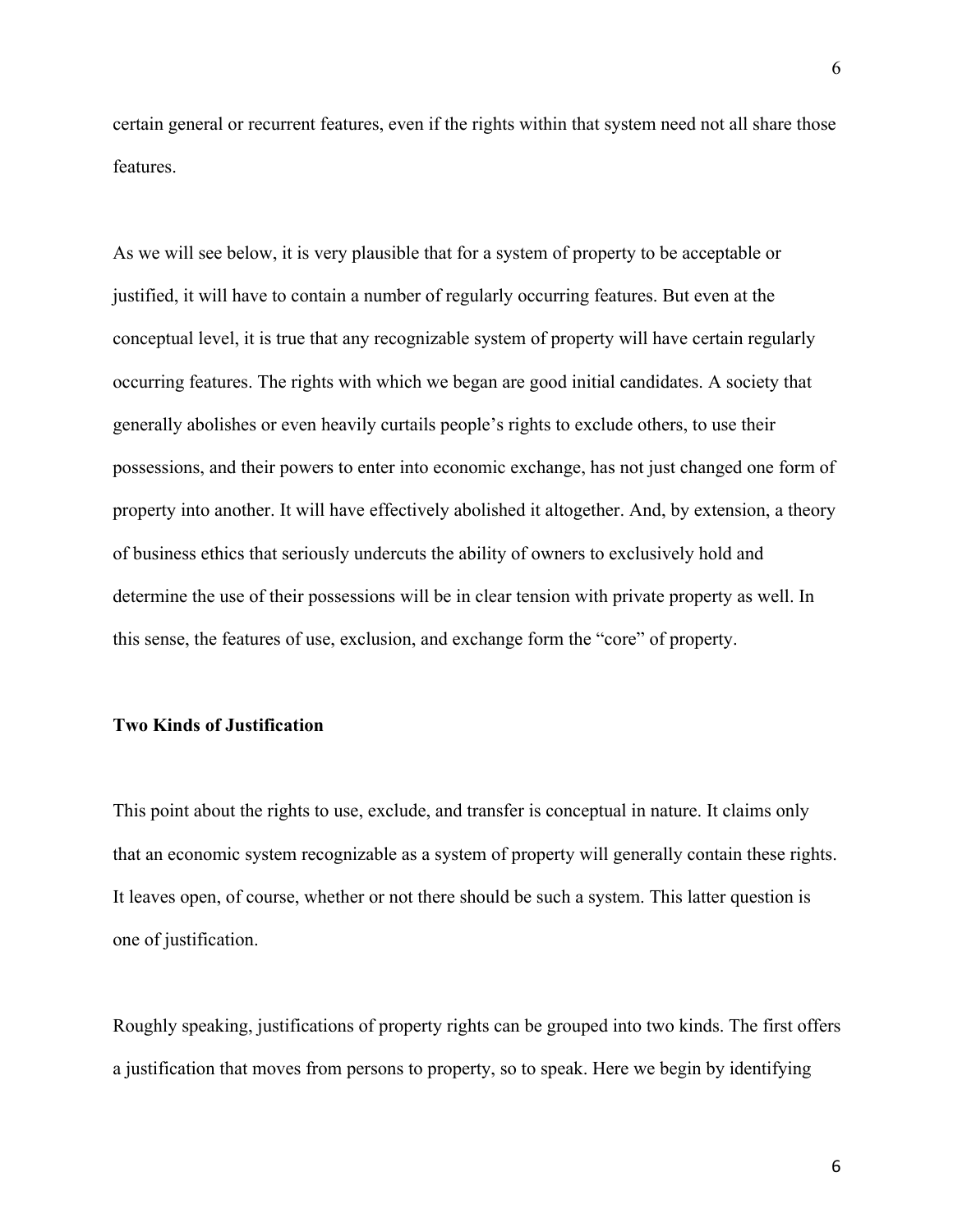something of moral importance about owners or their connection to the particular thing that is owned, and we end up with a view about why their property rights should be respected. The second kind moves in the opposite direction. Here, the justification begins with something of importance about rights of ownership and tries to deduce the morally important status of individuals as owners from this.

# *From Person to Property*

Arguments that adopt the first approach attempt to ground rights of ownership in some morally important fact or feature about the owner. On this view, a justified system of property consists of rights that ought to be respected because they directly represent morally relevant facts about owners.

No doubt this is highly abstract. Consider, then, the most famous version of this argument. In chapter V of *The Second Treatise*, Locke argues that property rights come about as the result of people working on things that were previously unowned (Locke 1988 [1698]). Suppose there is a piece of land which no one has appropriated yet, and you clear it, till it, and plant some crops. The result, Locke argued, is that you not only own the crops you produce, but the land as well. By laboring, you appropriate.

There is considerable controversy about precisely why Locke thought that laboring constitutes appropriation. Most commentators focus heavily on section 27, where Locke writes that laboring involves the "mixing" of something one already owns (one's labor) with something unowned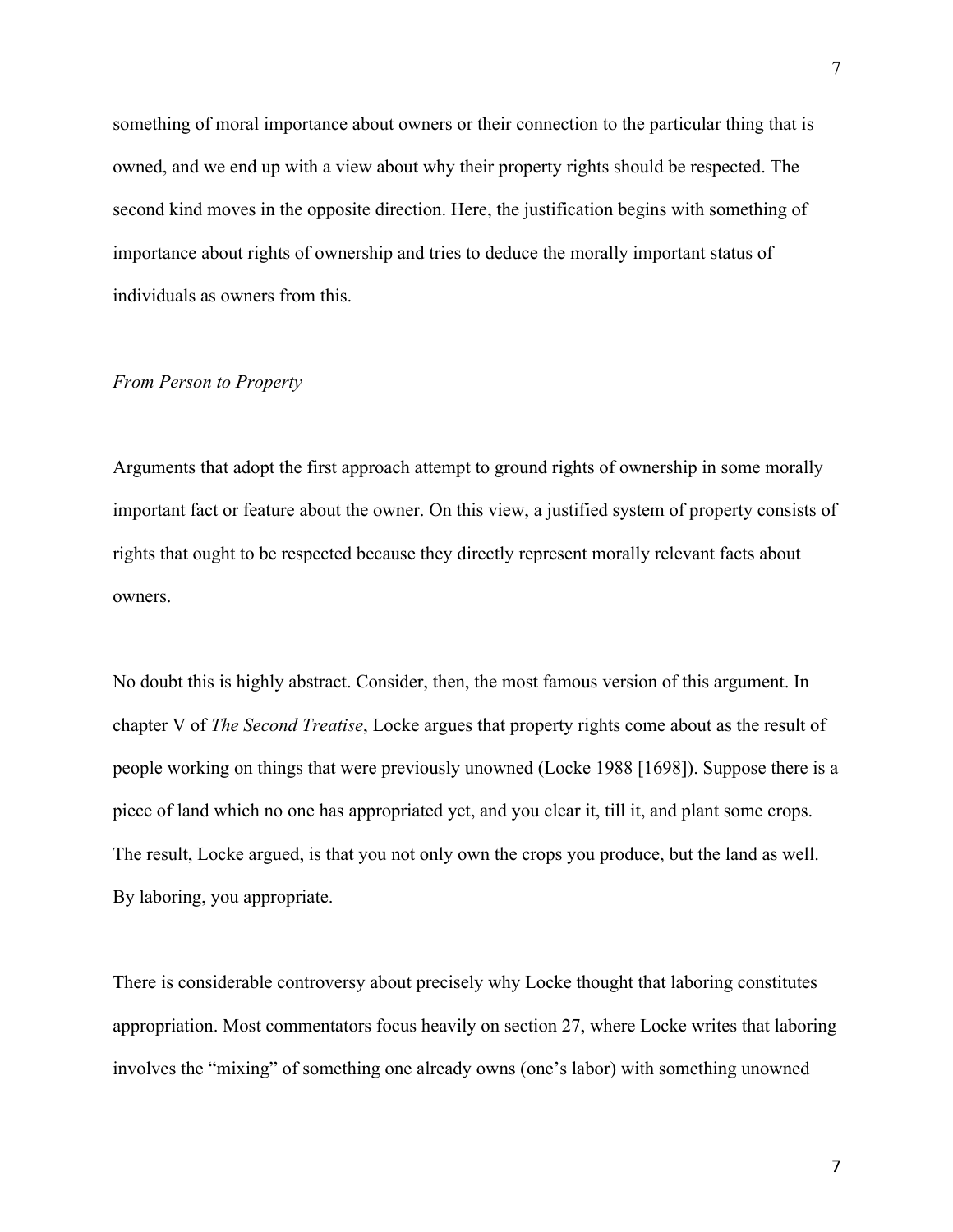(the land), thereby pulling the unowned into the sphere of what is owned. This is probably the most straightforward version of the from-person-to-property approach. It sees appropriation as quite literally the extension of the (already owned) self into the (previously unowned) external world.

On this reading, the Lockean view is that we ought to respect property because it represents previously performed labor. If you steal a car you are taking someone's work without consent. If you prevent them from using their car, you are denying them the ability to enjoy what they worked for. If you block exchange you prohibit free and equal persons from disposing of their labor as they please. In each case, to violate a property right means violating (the extension of) a person's rights over her person.

Other arguments for property take a similar form. Compare G.W. F. Hegel's view that the ultimate foundation of property lies not in the respect for mixed labor, but the recognition of others' free wills. (Hegel 1967 [1821]) Hegel saw property rights as protecting the physical imprint an autonomous will makes on the external world – the objective manifestation of subjects. When we plan, say, to cultivate some land, carrying out that plan requires changes to the world. Property rights, on this Hegelian view, protect the physical manifestation of our wills in the external world. As such, they make our freely chosen plans practically possible.

On Hegel's view, to violate someone's property rights, then, is to interfere with their autonomous plans, and thus their ability to live freely by their own will. Contrary to Locke, who saw property as the extension of our physical selves, Hegel sees property as the extension of our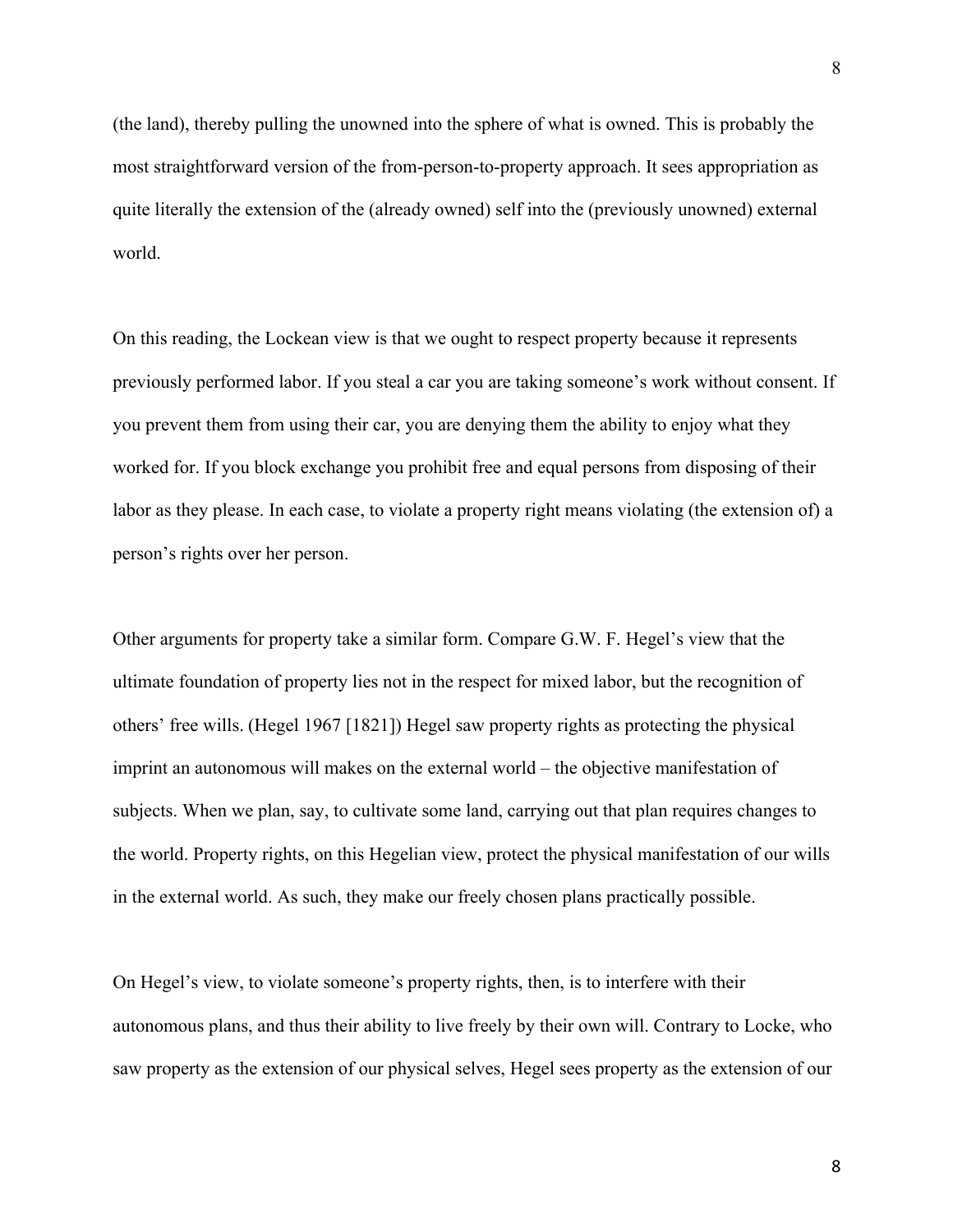mental selves. Instead of connecting property with labor, he connects it with our will or autonomy.

Both Locke and Hegel adopt a person-to-property approach in that they see the moral significance of property rights as directly based in some morally significant fact about individual owners. The justification of property rights, in other words, derives from normatively significant features of the persons who do or can possess them. For Locke, property rights protect our labor from being taken away by others. For Hegel, property rights protect our will from being interfered with by others.

Theories that take this approach have many attractions. One advantage is that they promise a very solid foundation for property rights. The rights over our bodies, labor, and the exercise of our autonomy or free will are all widely accepted. Given the controversial nature of disputes that invoke property rights – such as disputes over taxation, economic regulation, or the moral limits of for-profit enterprise – such a solid grounding is more than welcome.

Another advantage is that these views offer a clear mechanism for distinguishing legitimate from illegitimate forms of property. Suppose person P holds object O and we wish to know if P is justified in claiming O as his property. All we need to do is find out whether P mixed his labor or will with O, or whether O was legitimately transferred to P by someone else who had a rightful claim to O. If the answer is yes, then P has a right to O. If not, then P's claim to O is void.<sup>2</sup>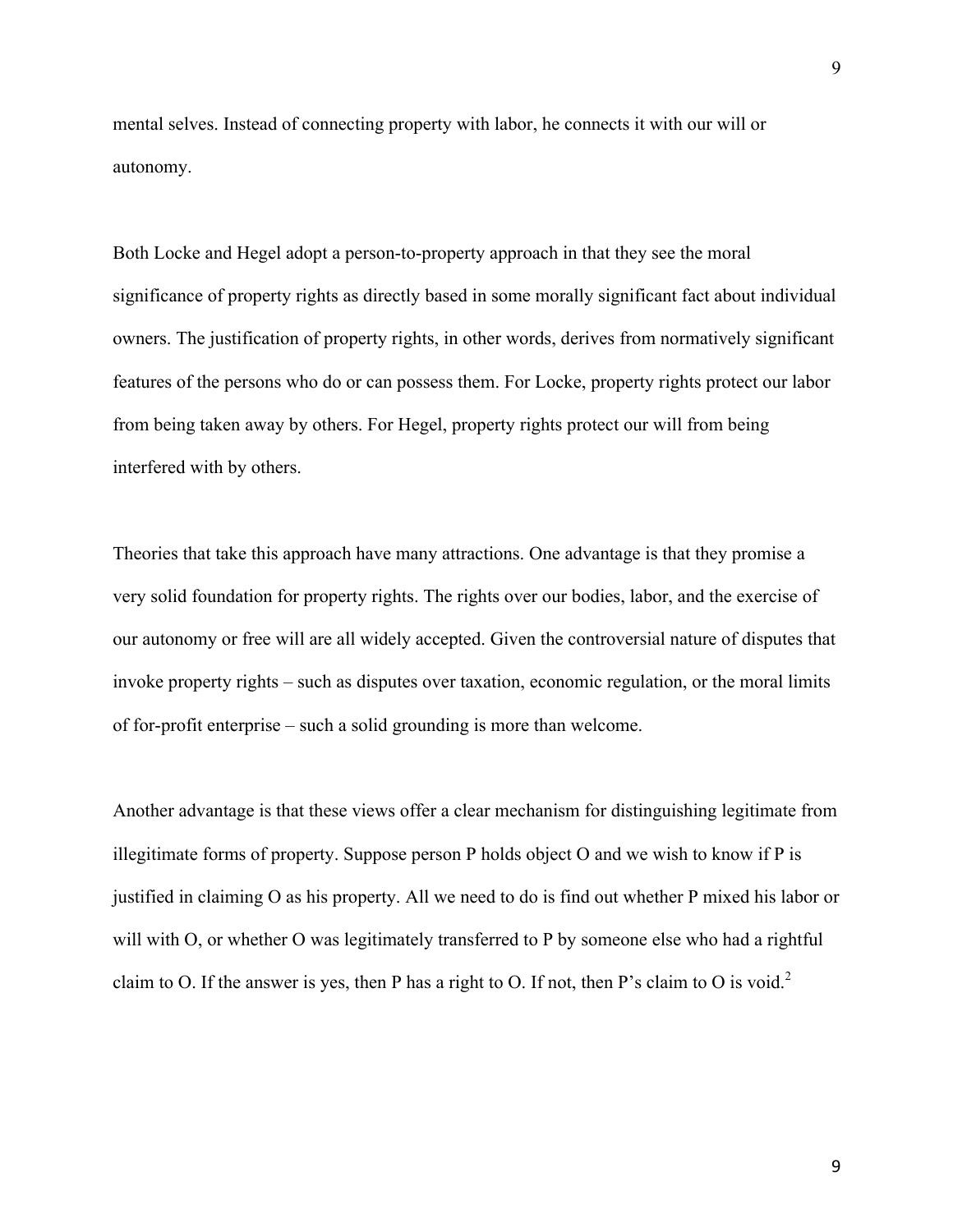Unfortunately, the person-to-property approach also suffers from some well-known and recurring problems. For one, views of this kind seem poorly suited to justifying anything close to what we would intuitively recognize as at least potentially legitimate holdings. That is, the theory will fail to recognize as legitimate numerous cases in which there really does seem to be a genuine property right. And it may identify cases as involving genuine property rights where there really seem to be none. Put more precisely, the kinds of property-grounding facts or features on which this approach relies seem to be neither necessary nor sufficient for genuine property rights.

Consider these in turn. First, there are numerous examples where real property rights seem to exist, yet there is no direct connection to the owner's labor, will, or what have you. One example is the filing of a patent by a pharmaceutical corporation that has created a certain chemical compound. These bring about a property right, but it seems quite beside the point to say that this represents the corporation's mixing its labor with or extending its free will into the external world. After all, the point of the patent is to protect the idea or invention more than some particular physical object.<sup>3</sup>

Of course the friend of the person-to-property approach might insist here that patents ought to be abolished anyway. But many other standard cases of ownership suffer from the same problems. Imagine, for instance, a system of acquisition by which people become owners by submitting a deed application to a local registry. Or consider something like a finders-keepers rule according to which those who happen upon an object or resource become the owner, such as through "telepossession", the appropriation of sunken treasure through the use of remote video cameras.<sup>4</sup>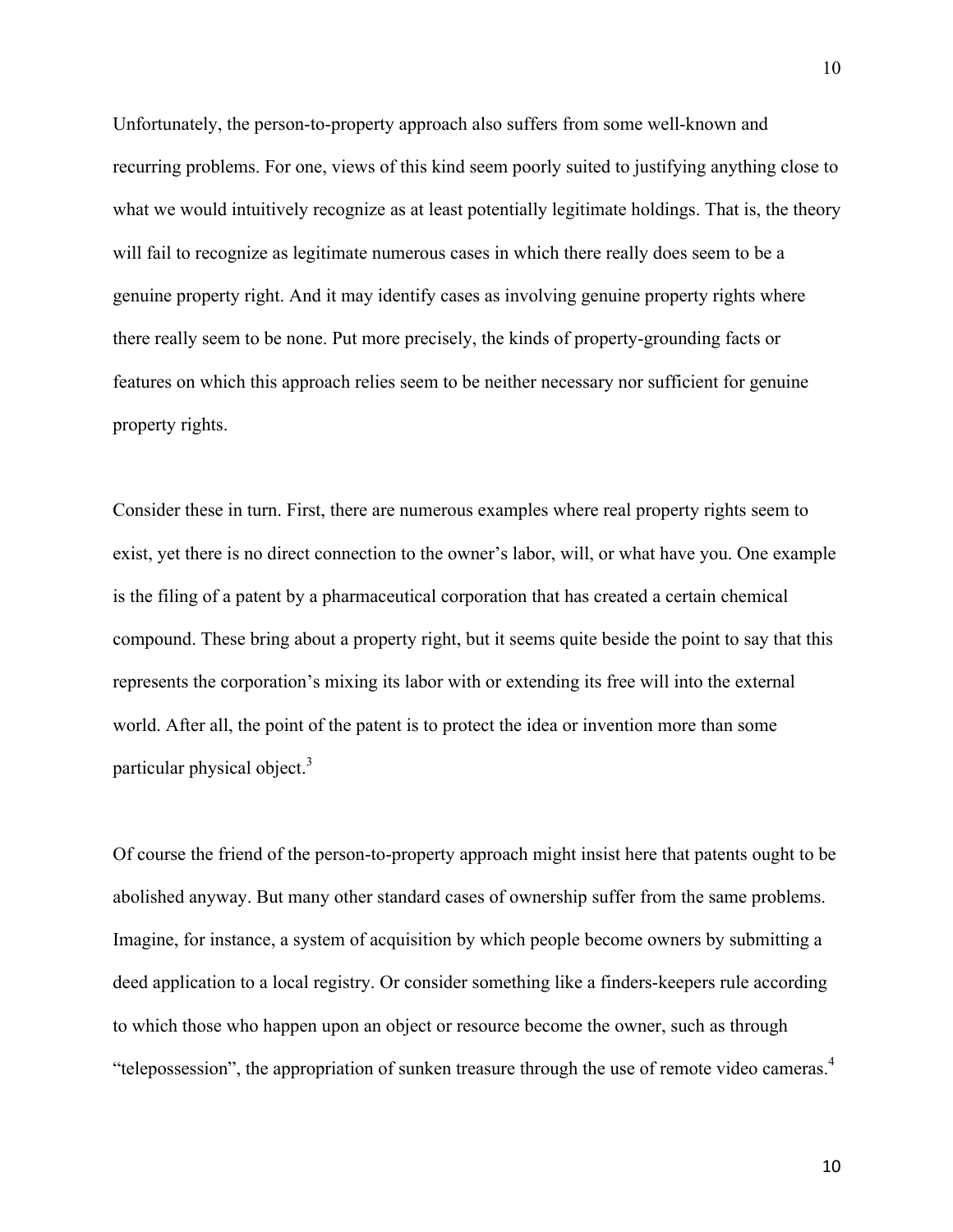There seems to be no meaningful way in which these cases involve the mixing of labor or the extending of a free will.<sup>5</sup>

Second, just as the person-to-property connection is not necessary for genuine property rights to exist, it also not sufficient. Consider again Locke's suggestion of labor-mixing. As Robert Nozick (generally a follower of Locke) has famously pointed out, it cannot be true that mixing what one owns with what is unowned leads to the unowned becoming owned. Nozick's example involves pouring a can of tomato juice into the ocean. Even if I own the tomato juice, and even though the ocean belongs to nobody, I lose the tomato juice  $-I$  do not gain the ocean. Examples like this abound. You might spill some paint on a rock, you might dump waste in a forest, you might go for a hike and leave your backpack on a log. In such cases (good or bad), we seem to introduce things that are owned into things that are unowned. Yet, contrary to what Locke's labor mixing-argument would seem to imply, the result is not the extension of ownership, but its loss.

The problem these cases pose for person-to-property approaches is that they seem incapable of offering a *principled* distinction between instances of appropriation and instances of waste, abandonment, or loss. As far as labor-mixing (or Hegelian will-extending) is concerned, appropriation, spillage, and abandonment all look the same. But this simply is not a plausible conclusion.

The point that these problems raise is a general one. Property rights can exist in the presence or absence of morally significant facts about owners. And people can possess these significant facts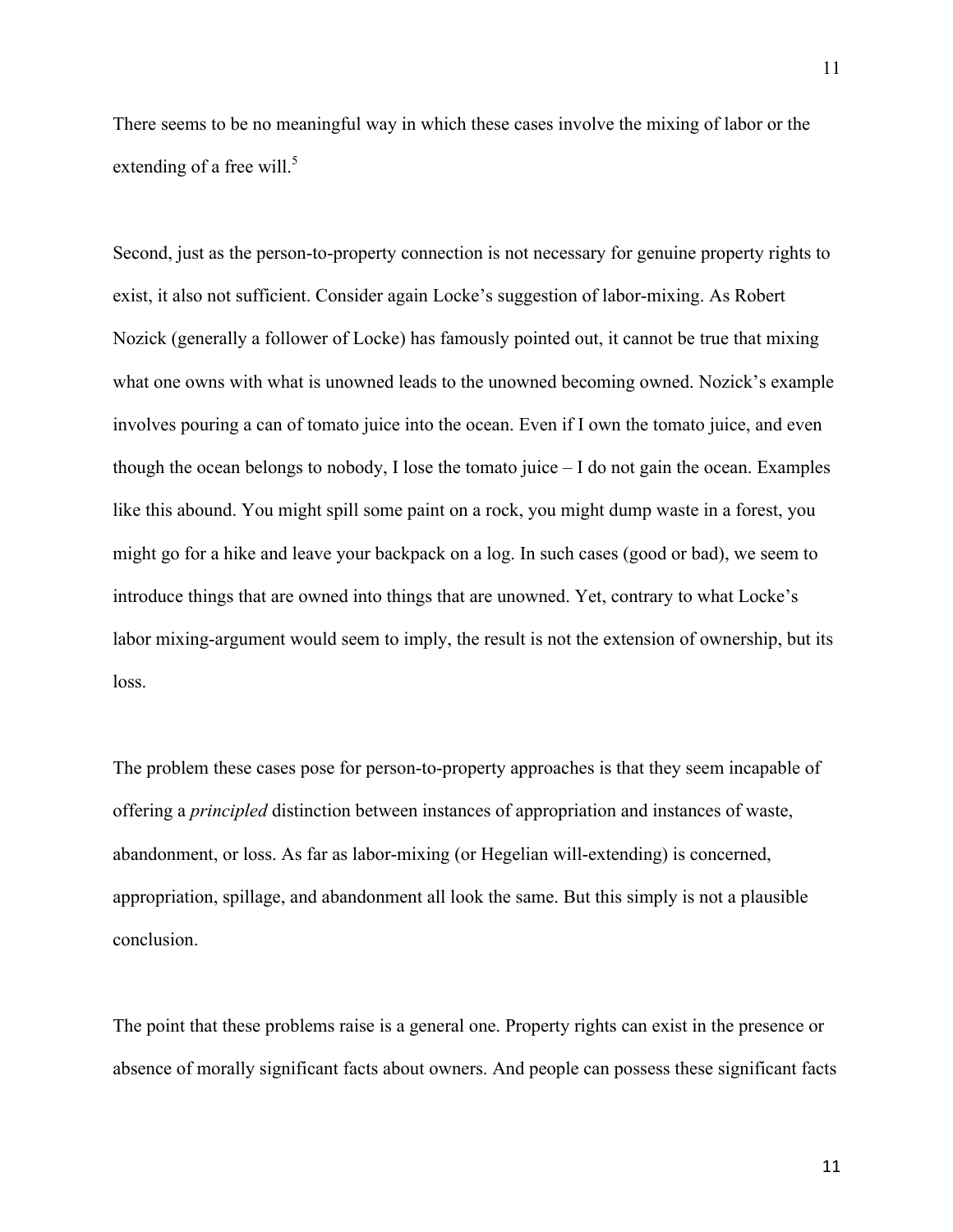with or without enjoying property rights. The person-to-property approach thus fails to line up correctly its justifying account with the actual property rights that need justification.

The stories I have recounted here are, of course, vast simplifications of the actual arguments offered by Locke and Hegel. And other versions of these stories can be told, too. Some of these will no doubt be more plausible than the ones I have just told. A Hegelian might say, for instance, that since the exercise of our autonomy or free will requires interaction with the physical and social world, the point of property is to enable or guarantee to us that ability. A Lockean might point out that property rights matter not just because of particular laboring acts, but because they protect and encourage the kind of productive activity that labor represents.

Such variations certainly fit the spirit of these arguments, and I agree they are more plausible. There may even be grounds for interpreting Hegel's and Locke's own views along these lines. But note that these stories involve a crucial *reversal* of the direction of justification. For these reconstructions no longer attempt to show that all justified property rights directly represent a connection with the owner. Instead, they aim to show that a system of property in general does something that is morally important. The rights of individual owners are morally significant because the system as a whole has morally significant features. This is the second approach to justifying property.

# *From Property to Person*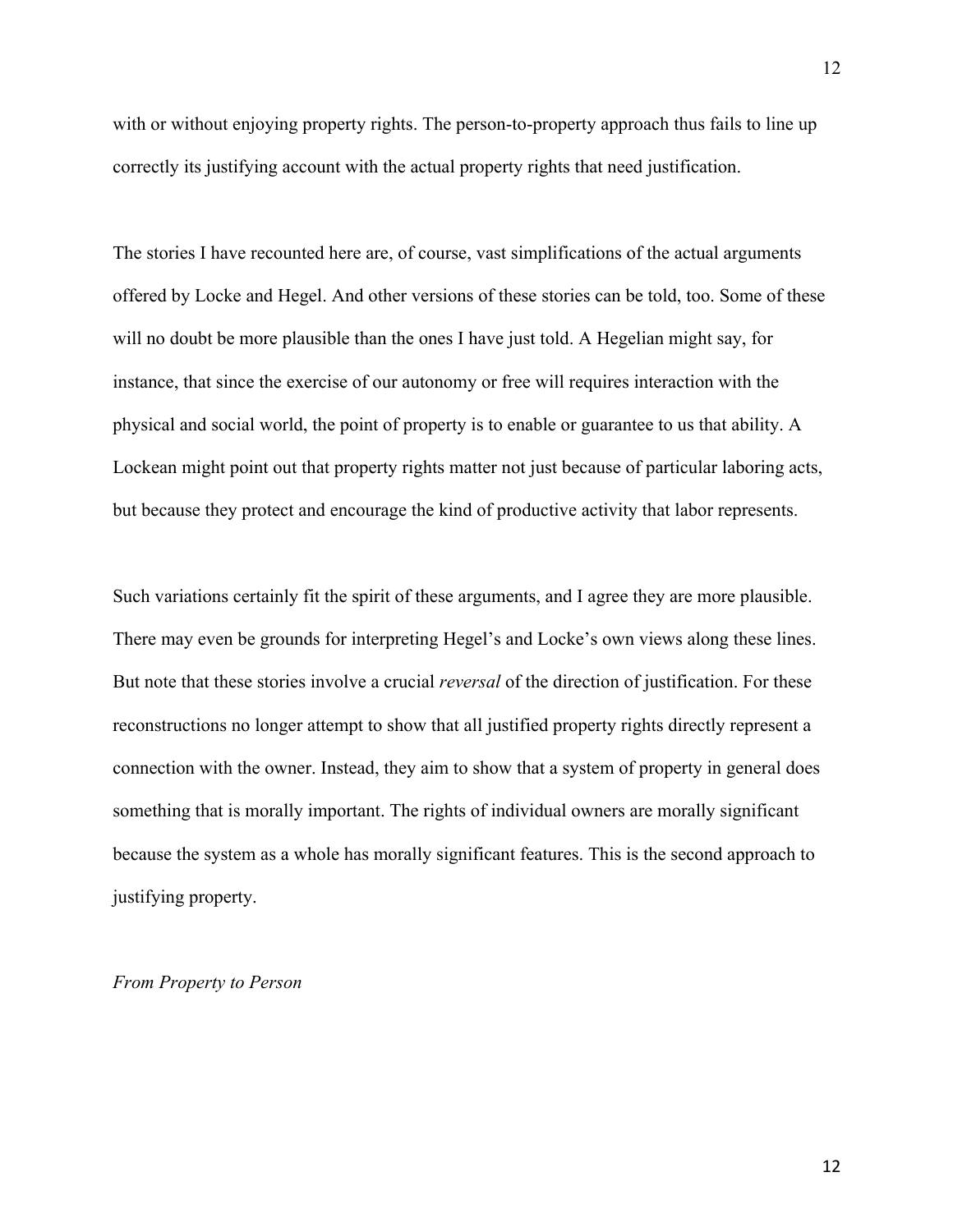Arguments that adopt this second approach typically take as their starting point the function or purpose fulfilled by a system of property rights. The conclusions they derive about the moral standing of individual property holders are defended as best fitting this function. On this more systemic view, then, property rights are primarily seen as things that are meant to solve a problem. The moral significance of property rights follows from the ways in which they solve those problems. As such, this approach reasons from ideas about the system of property as such to the rights of individuals.

We can illustrate this second approach by drawing an analogy, perhaps more familiar to students of business ethics, from the law and economics literature. One standard defense of shareholders' property rights in corporations argues that a number of potential problems that can plague firms are best (or most efficiently) solved by creating a relation of fiduciary care to shareholders (Hansmann 1996). Here, too, the justification of ownership is supposed to follow from an argument about the social desirability of its function.<sup>6</sup>

This approach traces back to at least David Hume. For Hume, the system of property overcomes two important problems. First, we naturally find ourselves in a condition of "moderate scarcity". That is, while there is (or can be) enough for all of us to survive and even live prosperously, there is not enough for all of us to just get whatever we want. Second, when dealing with this scarcity, we do not care for other people quite as much as we care for ourselves. Our capacity for altruism is limited.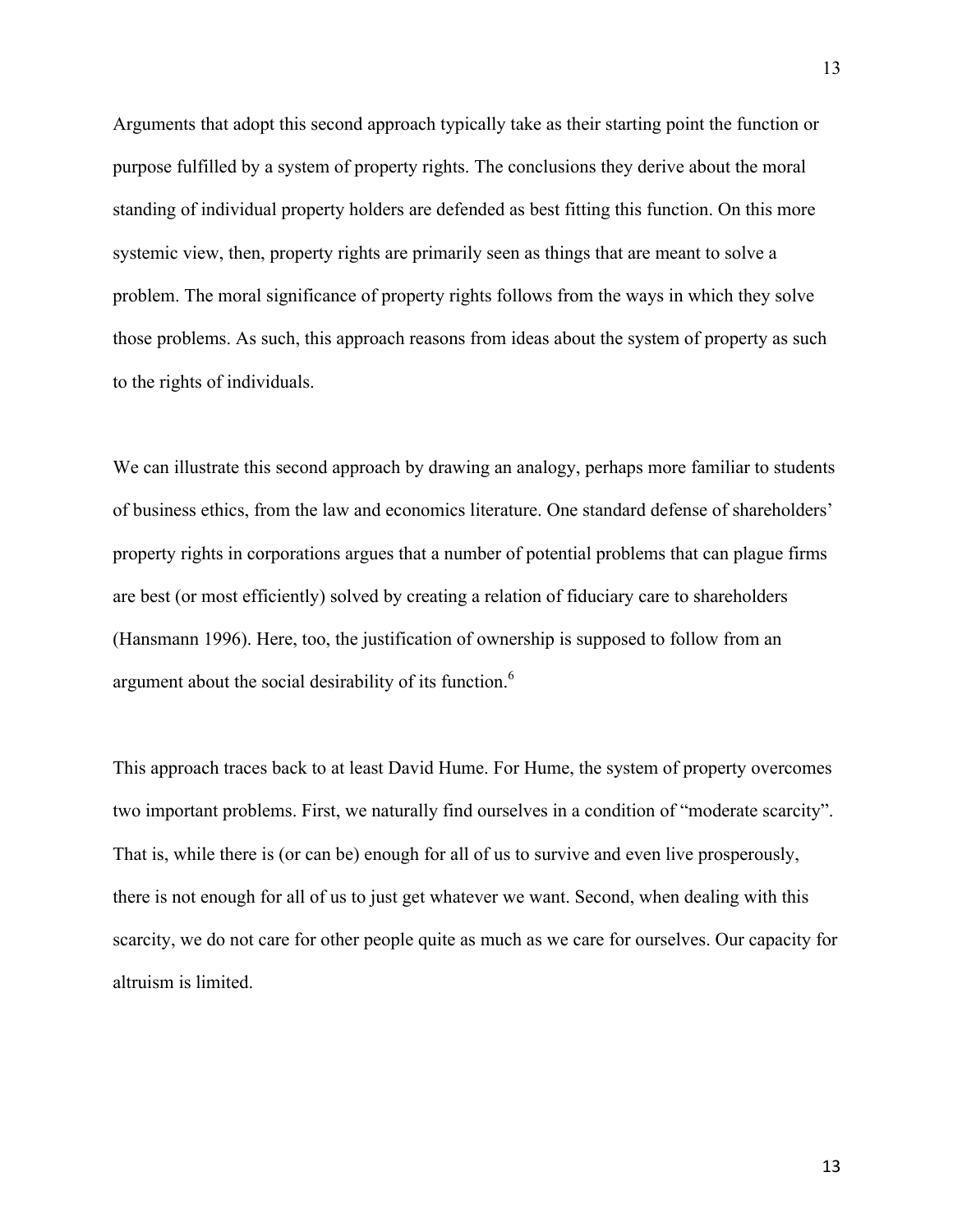In a world without property rights, these two problems are very severe indeed. When the world's resources are available in common, one person's gain necessarily means another person's loss. When I take a bushel of wheat from the commons, what is available to you has decreased. And if the commons do not produce enough for all of us to be satisfied, and we all look out for ourselves first, we are facing a toxic situation. Every person's attempts at providing for his or her own needs threatens the like ability of others.

This kind of zero-sum world is something we have reason to avoid. Commonly held resources tend to suffer from collective action problems, sometimes called the "tragedy of the commons" (Hardin 1968). The tragedy is that, while each person has reason to keep the commonly held resource intact, each has an incentive to overuse the resource. Our combined actions thus predictably lead to the destruction of the resource. The logic of the problem is similar to that of a prisoners' dilemma (only worse because of the increased number of players). Because no individual has the ability to exclude others from the resource, no individual has control over how the resource is used overall. The resulting uncertainty about the total use of the resource creates incentives for each individual to maximize his use of the resource, thereby leading, predictably, to the destruction of that resource.

Let's make this concrete. Think about your options as someone who shares access to the resource. One option is to restrict your use to a level that would help preserve the resource for later. Of course this means forgoing some benefit now, but that may be worth it since preserving things can offer a lot of benefits later. But this is very dangerous. For others may not similarly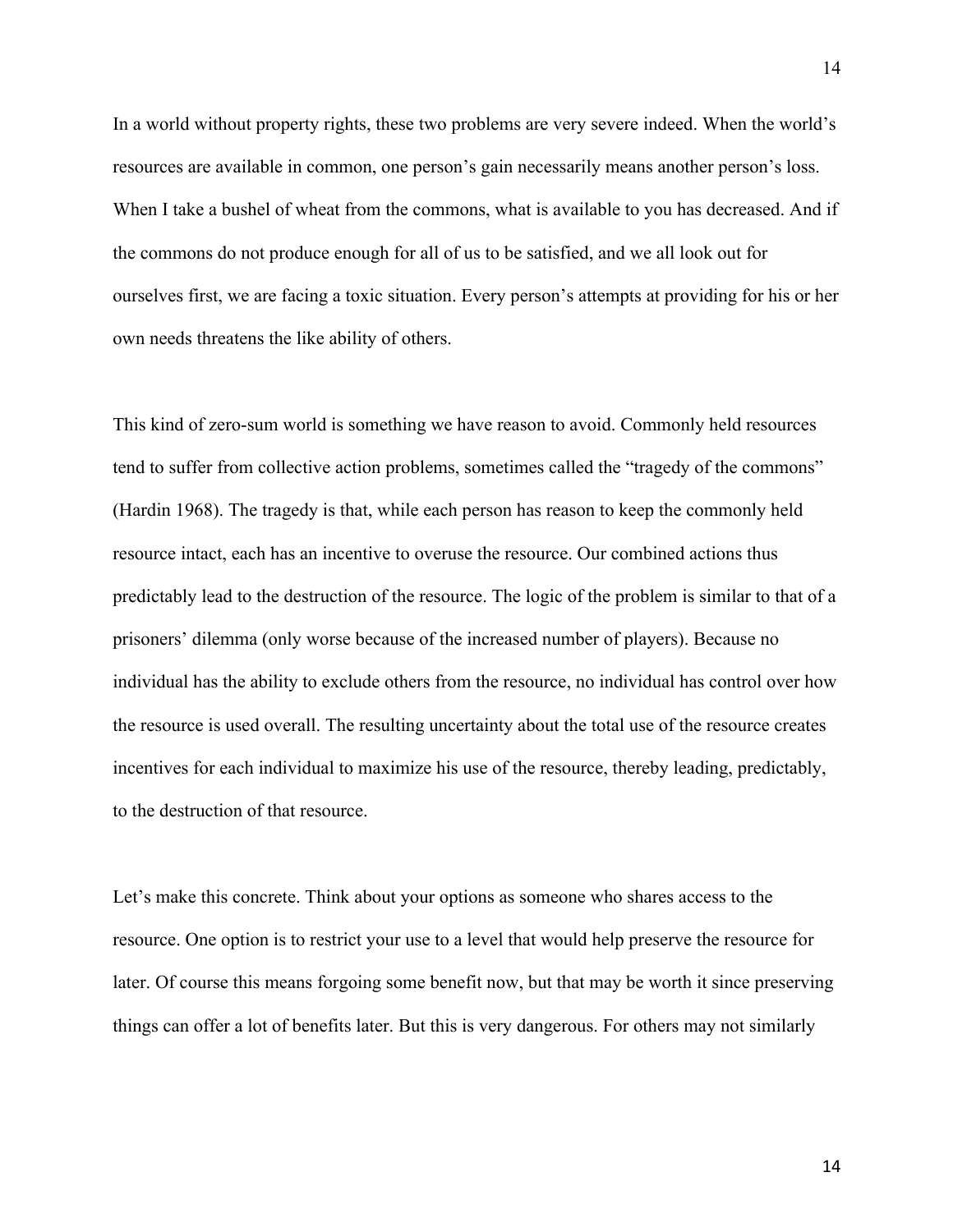restrict their use, leading to the resource being depleted anyway. And that would be a terrible outcome as you lose both the future benefits and the benefits you are thinking of forgoing.

So here is your other option. You can avoid this terrible outcome by maximizing your own use of the resource. Probably this will not matter much anyway. If others end up restricting their use, your overuse will likely not destroy the resource. And if others do not restrict their use, at least you got yours. It seems, then, that your choice is pretty clear – whatever the others might do, you should use as much of the resource as possible.

The tragedy of the commons is that everyone is in this position. Everyone is incentivized to overuse a commonly held resource. As a result, commonly held resources – and the livelihood they might represent for users – tend to be depleted, mismanaged, or otherwise destroyed. The situation is such that if each does what is good for him or her, the outcome will be bad for everyone. Individually rational behavior leads to collectively irrational outcomes.

Frequently, environmental problems are a result of tragedies of the commons. David Schmidtz (1994) discusses a case involving the unregulated fishing of coral reefs in the Philippine and Tongan Islands. Because each fisherman has an incentive to overfish, and cannot reduce their own fishing with the assurance that others will do the same, they all end up overfishing. The result is the destruction of the reef and the fishermen's livelihood it represents. The same dynamic contributes to other problems, such as the cutting down of rainforests, or humanity's inability to reduce carbon emissions. (For discussion of these problems and the role property can play in solving them, see Schmidtz and Willott, 2008)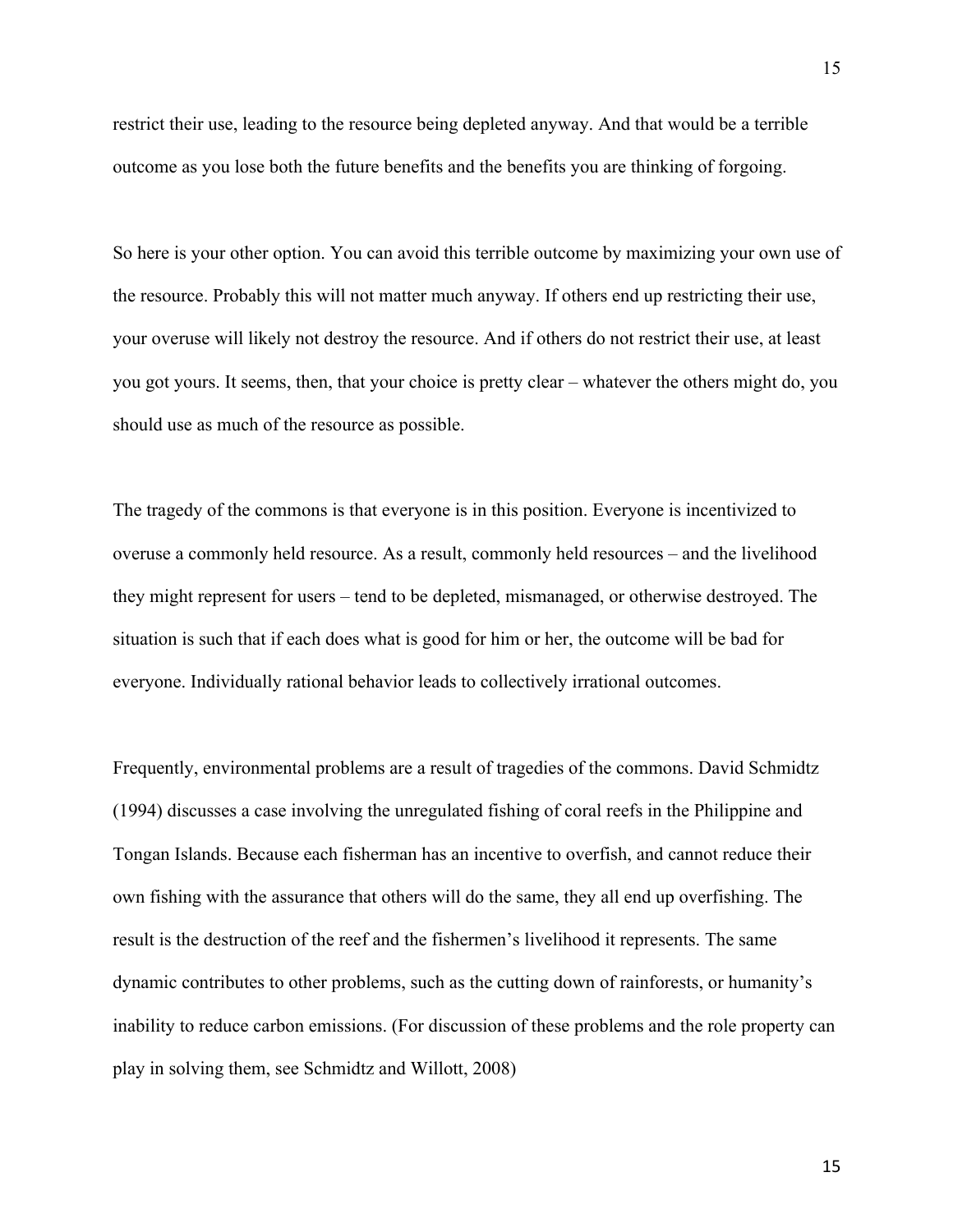The key function of property rights (and, for Hume, justice more generally) is to avoid this kind of world of rival and zero-sum interactions and to create a world where our interactions are mutually beneficial or positive-sum in nature. Systems of property avoid the zero-sum world, and therefore the tragedy of the commons, because they allow individuals to use and exclude others from their possessions. Since each person has the right to use only his or her discrete part of the world, one person's rightful use no longer reduces what is available to others.

Suppose, then, that the resource in question is a forest whose trees are used for lumber. If the forest is commonly owned, individual users have reason to cut down so many trees as to destroy the forest. But if they split up the forest into discrete parcels, each owner can control how many trees are cut down on his or her lot. Consequently, it makes sense for them to cut down only so many trees as are renewable over time.

Second, property rights foster mutually beneficial interactions. Since we need people's permission to use what is theirs, they will typically allow such use only if they think it in their interest. If you want some of my lumber, I might ask for some of your wheat in return. As a result, your use of my land no longer diminishes but enhances my ability to provide for my needs. Property systems thus encourage positive-sum or mutually beneficial interactions.

Of course, property rights need not be unique in this sense. Other solutions to tragedies of the commons can be imagined, and some have actually worked in practice too. Because fish that travel great distances cannot be confined within an owner's lot, it is hard to see how assigning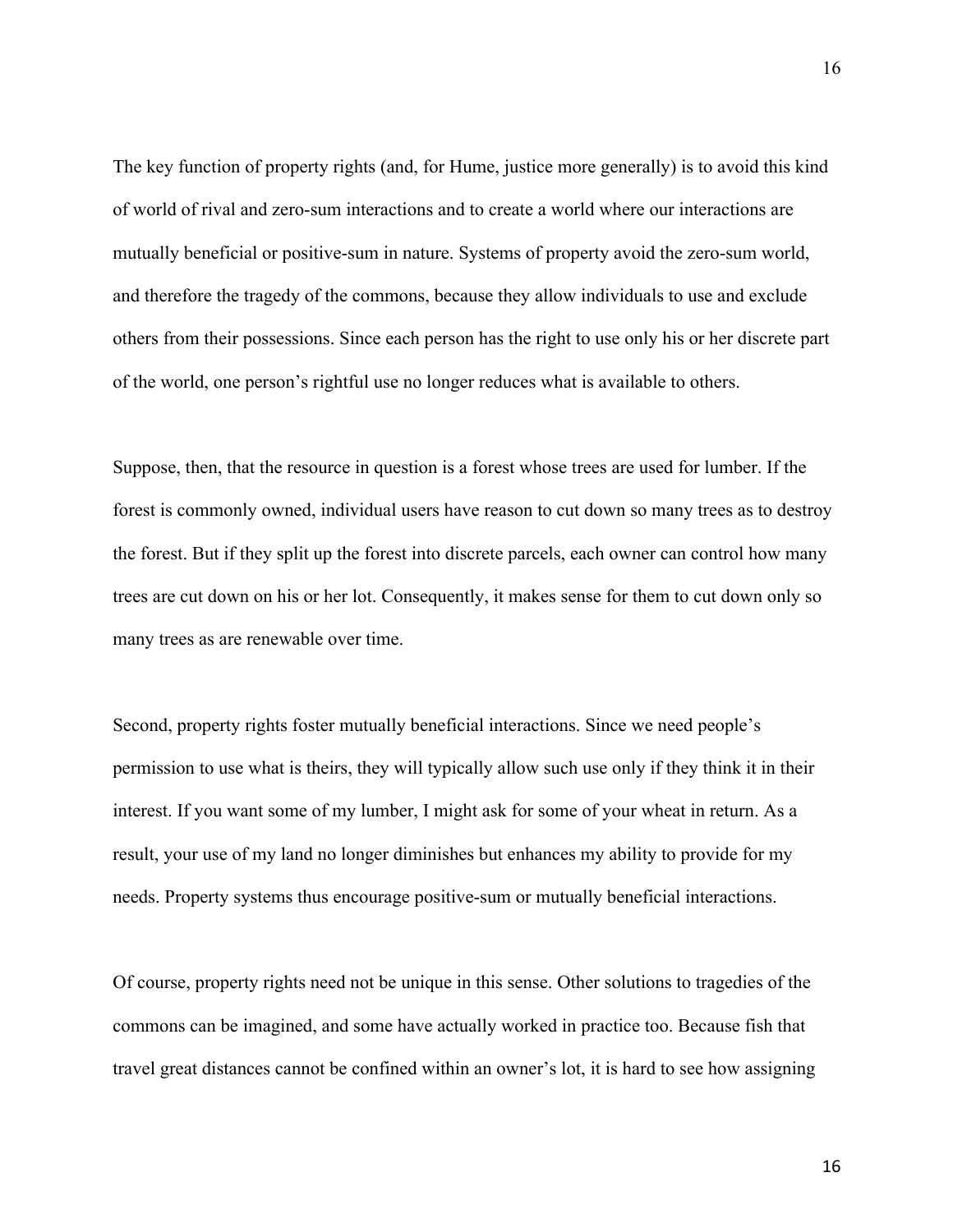property rights over the oceans, say, might help to avoid overfishing. And sometimes it can make sense for communities to want to manage certain resources together.

That being said, cases in which these alternative solutions succeed are more exception than rule. Successful collective resource management is rare and fragile (Ostrom 1990). And most resources do not swim away like fish. What is more, even if they do, property systems can develop sophisticated responses.<sup>7</sup> There is no sense is claiming that property is the only solution humanity might invent to the tragedy of the commons. But there is little more sense in denying that it is by far the most effective response that has proven to be useful in a widespread way.

From the point of view of a moral justification for property, the following two points matter most. First, systems of private property contain far greater economic promise than their rivals. They promise, that is, to do more than just maintain the stock of resources. Because owners know that they may be able to reap the full benefits of their holdings, ownership incentivizes them to invest time and money and increase the resource's total productivity, for example by removing the underbrush, fighting common diseases, protecting one's lot against potential poachers who might cut trees at unsustainable rates, and so on.

The first argument for private property, then, is that it avoids a world in which all or most of our resources are subject to tragedies of the commons, and replaces it with one in which exclusionary rights lead to productive benefits. Life under an economic system characterized by property thus promises standards of living that are vastly superior to life under non-propertied systems.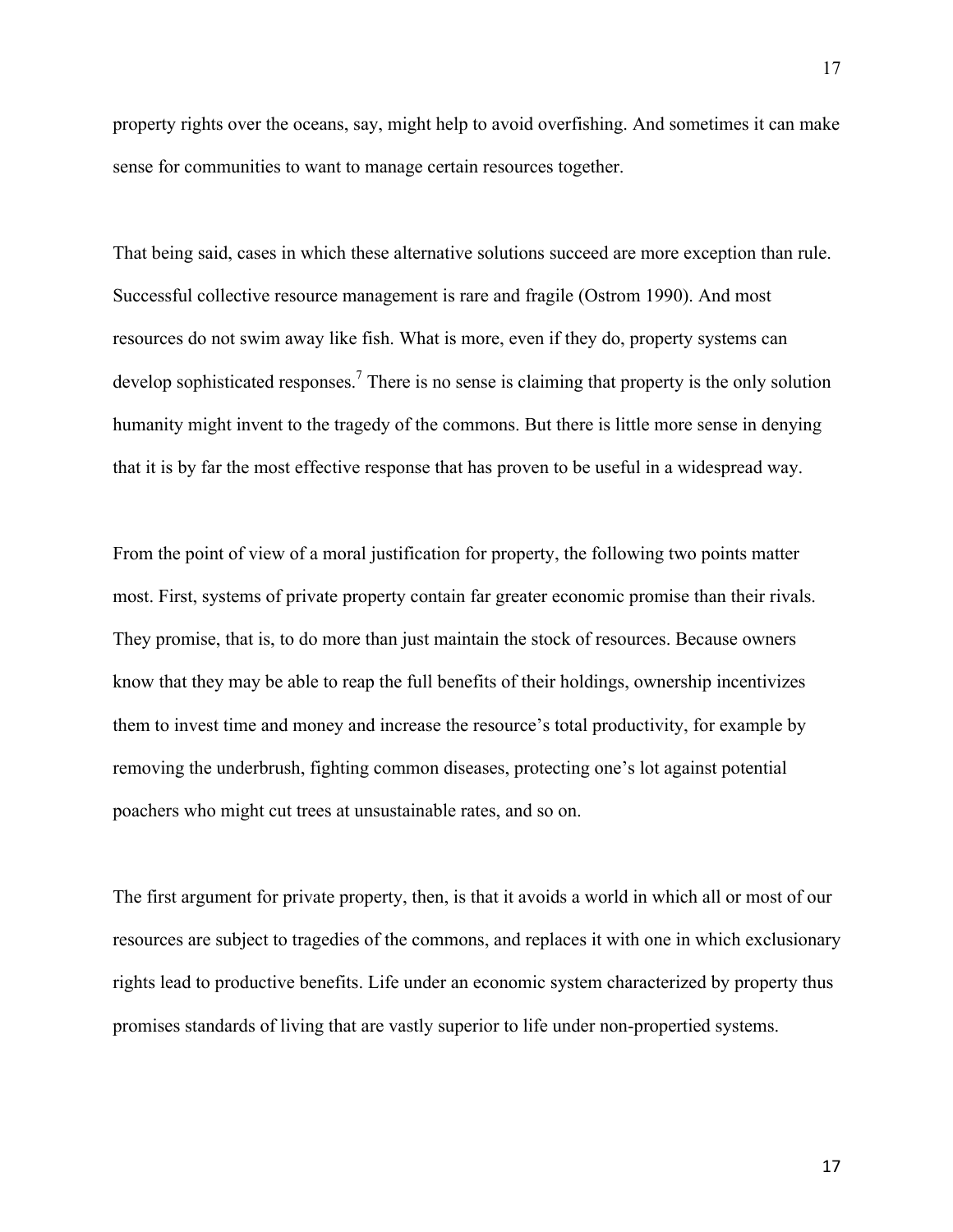Second, a much less commonly recognized justification offered by these arguments is more theoretical in nature. When people's livelihoods depend on what they can extract from commonly held resources, the achievement of their goals, ambitions, even their very survival come to be in conflict. To use again the example above, because person A's cutting down of trees to sell for lumber means there is less for B to cut down, A's livelihood necessarily comes at the expense of B's, and vice versa.

When social relations are zero-sum in this way, conflict looms. The threat of conflict is not simply an immediate hazard of physical confrontation (although, at the limit, fighting does loom) but a more philosophical sense of conflict—including fundamental disagreements over values, aims, and desires—that threatens the very possibility of justice. Though not much of a defender of property, John Rawls famously emphasized that a just society is a cooperative venture for mutual advantage (Rawls 1999 [1971]: ch. 2, sec. 14), a place in which our ends become mutually reinforcing rather than rival. Leaving resources in common possession pushes us in quite the opposite direction.<sup>8</sup>

Property rights thus help create the conditions of justice by dividing the social world into discrete parcels. As a result, A's use of the resources available to A does not reduce the resources available to B. Stronger still, since if A wants to use B's resources, A will need to secure B's permission, such use will require terms that B considers in his interest to accept. The effect is that A's interaction with B will be to their mutual advantage.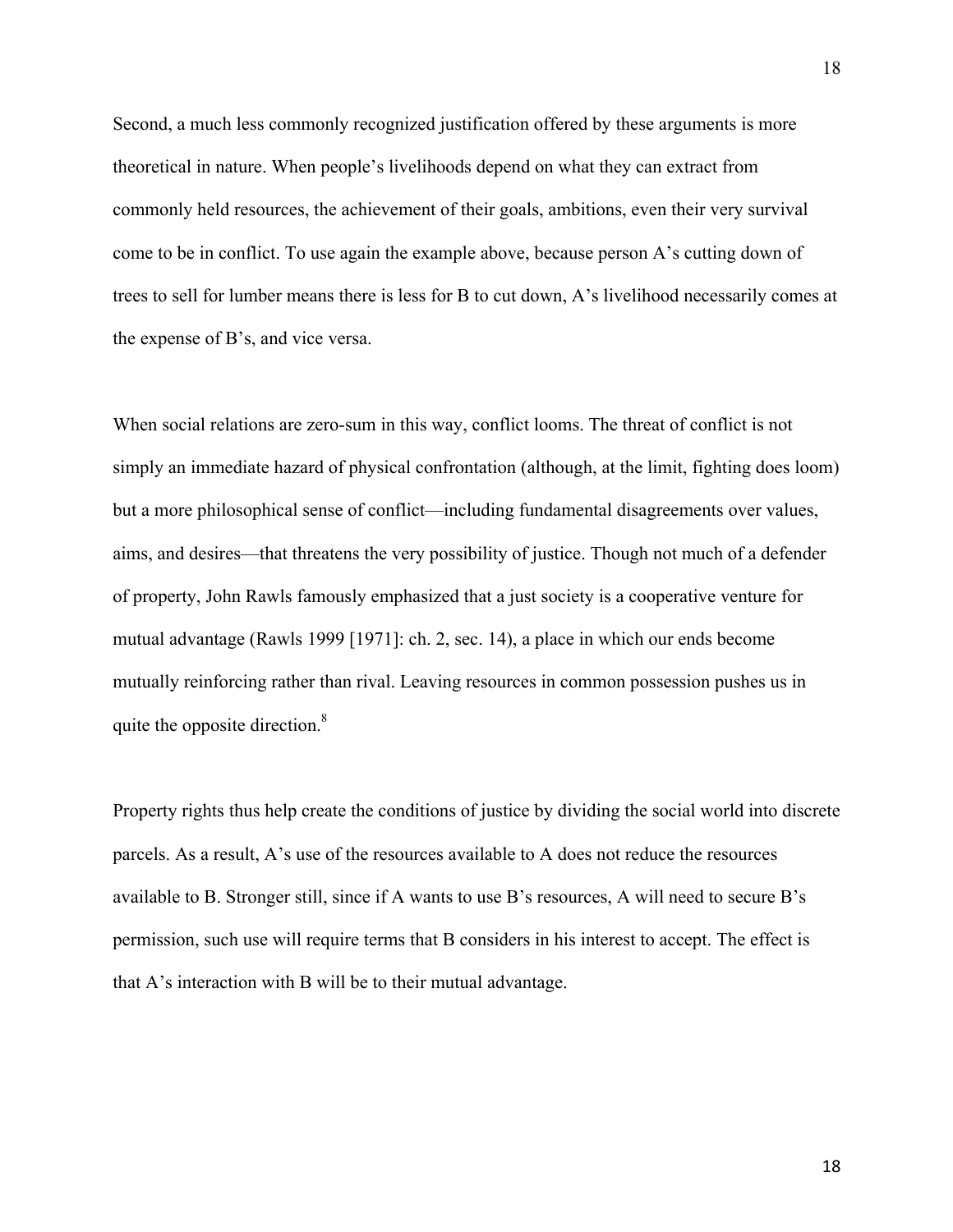Here, then, we find the second version of the property-to-persons argument. Individual owners can rightfully insist on their property rights because these rights are essential components of a harmonious and just social order. Because owners are authorized to make decisions about their several possessions, property rights express the moral demand that people must enter into such mutually acceptable relations.

This second property-to-person argument, then, adds something crucial to the first. The justification of property lies not only in the avoidance of tragedies of the commons, but in *how* property systems avoid them.

Note, finally, that while these arguments cannot conceive of property as an *extension* of the person, they can capture at least part of the intuition that ownership is a deeply personal affair. For our holdings represent personal projects, sacrifices, and decisions. We put time, effort, and ideas in our work, all of which is represented by the money we make. The numbers on our 401(k) slip may look like mere numbers, but they represent past sacrifices and future plans or goals. Whenever property rights are infringed, whether it be by other people or the government, we are directed affected in intimate and personal ways. In this sense, then, there is an immediate connection between respecting people, their work, and their choices, and respecting their possessions.

# **The Conventionalist Objection**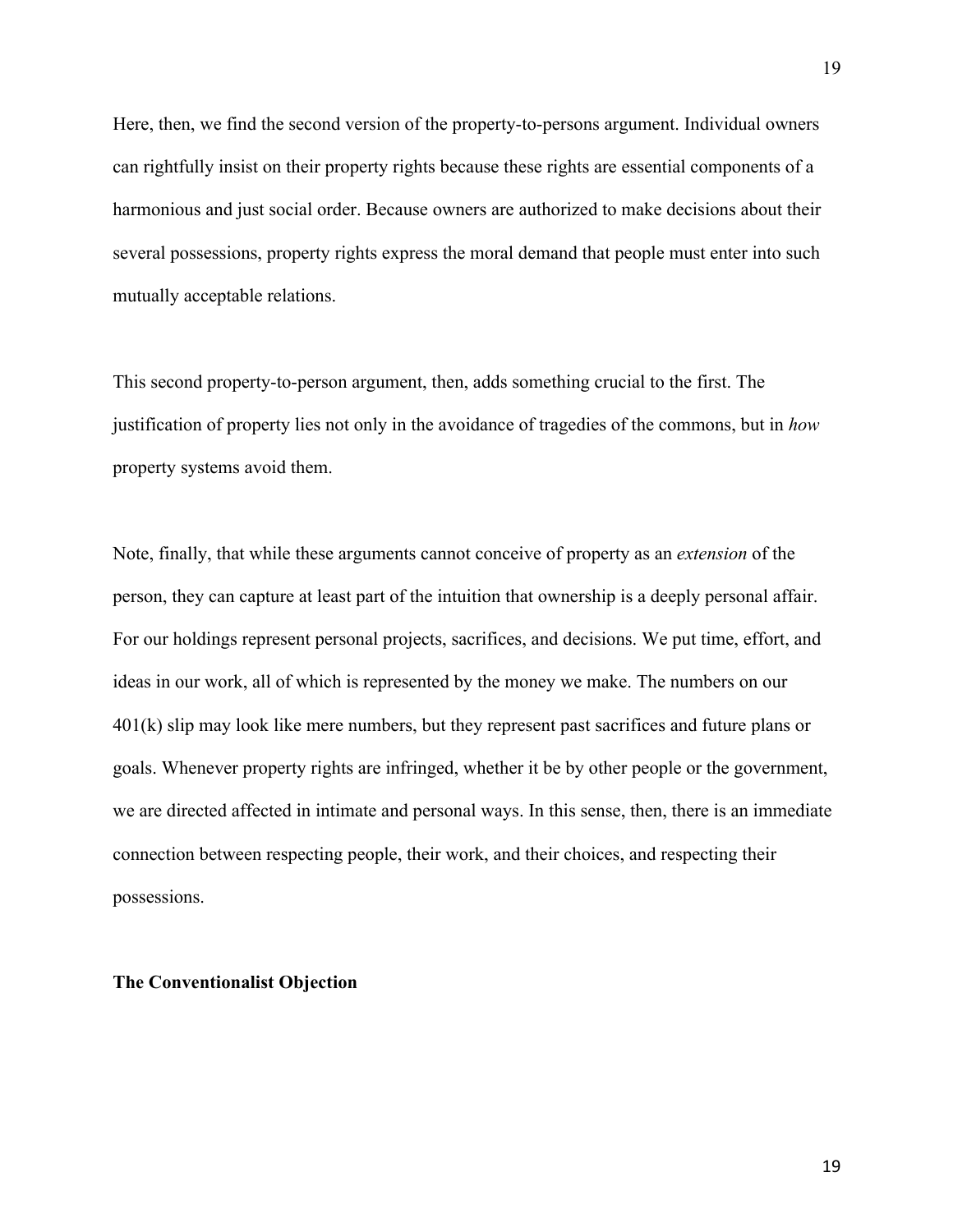Both the person-to-property and the property-to-person approaches aim to show that property rights are among our basic moral rights. On either view, property rights pose genuine moral demands similar to other important moral rights, such as rights over our bodies, our rights to freedom of action, belief, and speech.<sup>9</sup>

The very idea that property rights are fully fledged moral rights has been subjected to several critiques. Some of these, such as Marxist critiques, seek to reject property altogether, or even object to the very idea that people might possess rights. (Marx 1978 [1844]) The worry behind these arguments is that rights in general, and property in particular, put people in antagonistic relations to one another, relations that are inimical to our living together in justice and harmony.

Less radical critiques accept that property might play an important role in society, but reject their moral foundations. According to these arguments, property rights are not among our basic moral rights, but mere conventions or legal creations. And as such, they are more malleable. They can be altered, interpreted, determined, taken away, reallocated, and strongly curtailed by the law without moral problem. Because this challenge sees property rights as mere conventions or legal creations, I label it the conventionalism-charge. (See e.g. Murphy and Nagel 2004; Donaldson and Preston 1995)

The upshot of the conventionalist objection is best understood in terms of a point about the order of justification. Suppose we ask what justice requires for the distribution of material goods in society. A number of things will go into answering that question. For instance, one might want the distribution to be consistent with everyone having good opportunities in life, with everyone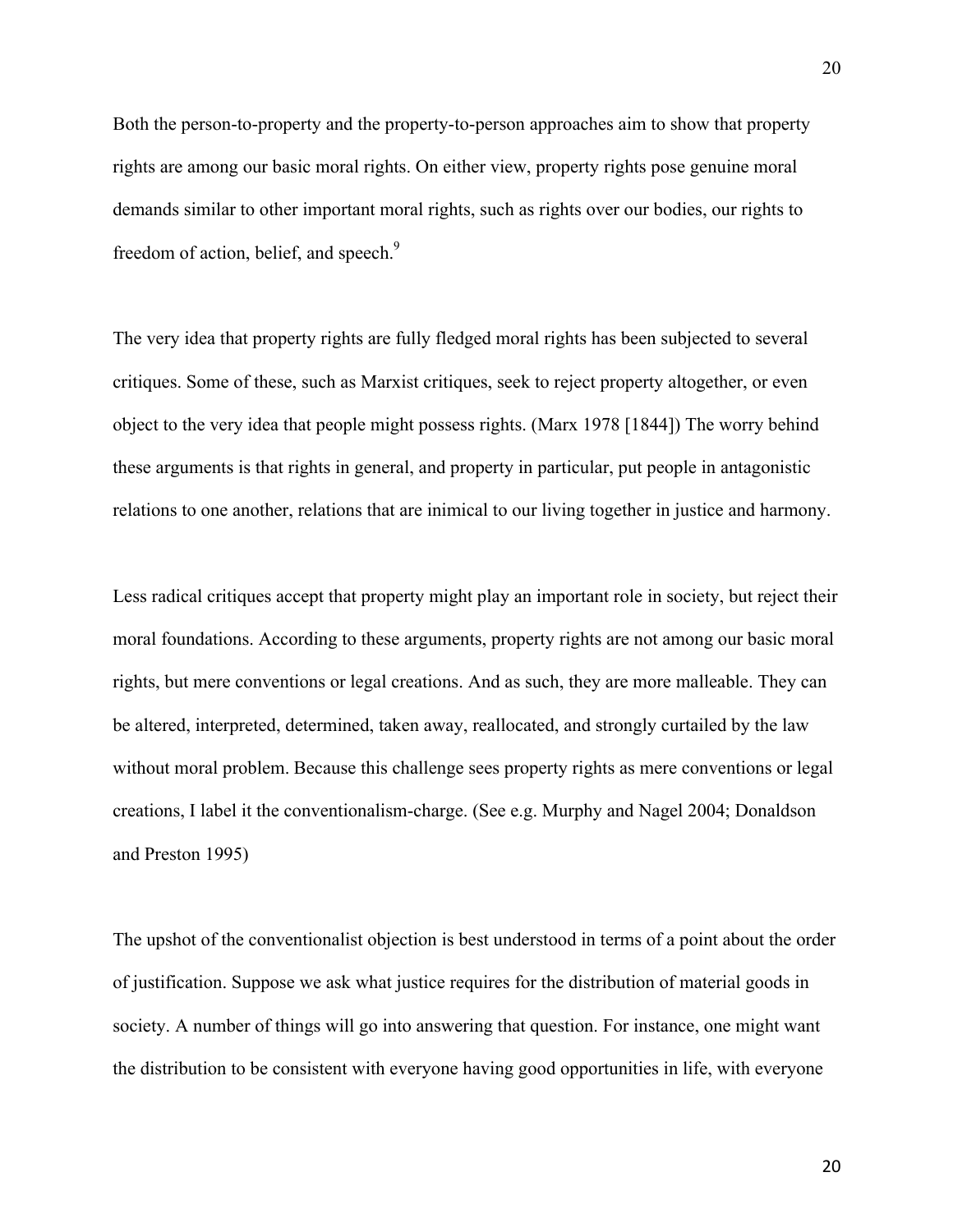having enough to avoid living in desperate circumstances, with some kind of equality obtaining, and with people being free to choose their occupations.

Let us call these the "inputs" of distributive justice, the basic ingredients that go into bringing together a full view of what justice might demand. The two approaches to justifying property discussed above see people's property rights as figuring among these inputs. That is, if achieving a just distribution is a question of people's opportunities, living standards, or equality, it is also a question of respecting people's property. Property, we might say, is among the premises in a longer argument about distributive justice.

The conventionalist objection seeks to reverse this order. It sees property rights as mere legal or conventional allocations, the justice of which depends on how they conform to the (different) inputs of justice. Those inputs express the demands of justice – they are the premises in the argument – and property is what we end up with once those principles are correctly applied – it is what rolls out of such an argument. However, the objection goes, because property rights function as the conclusion of a logically prior (and independent) argument about distributive justice, they themselves cannot be invoked to protest against policies of taxation, redistribution, and the like. To do so would be to make a simple mistake.

The conventionalist objection is more often asserted than defended. But its intuitive appeal is not hard to see. Any introduction to property law shows just how complicated and sophisticated the legal rules of property can – and need to – get. And this sophistication is hard to imagine without an equally complicated, sophisticated, and detailed legal system or state. Thus, the charge goes,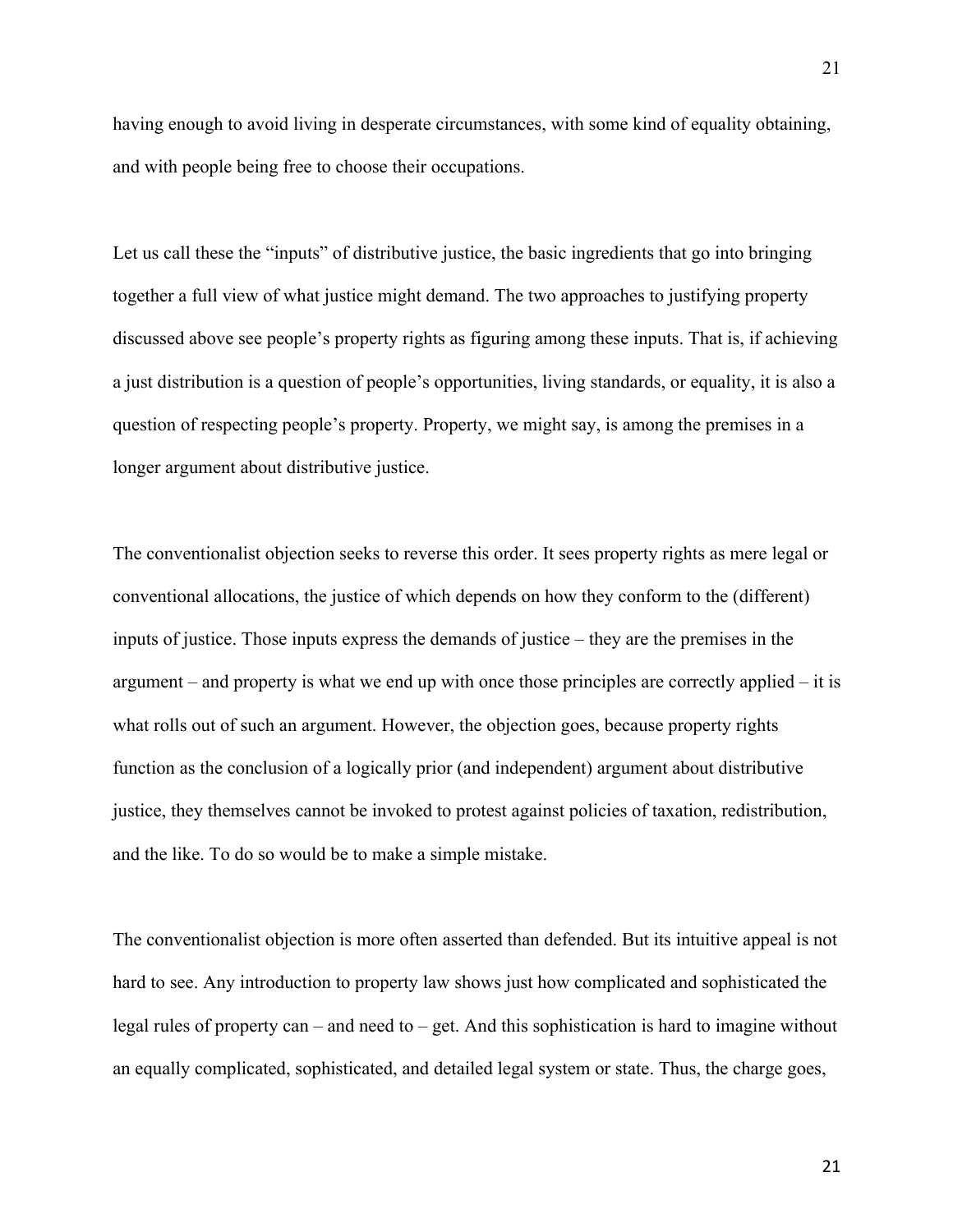property is something created by the law, not something pre-existing that it must protect and enforce.

This objection can be made more precise in slightly different ways. The lesson against person-toproperty arguments, for example, is said to be that these justifications are radically incomplete. There is simply no way, it seems, in which we can derive such complicated and detailed views about property from arguments about individuals' mixing their labor, extending their free wills, and so on. As a result, these arguments cannot support actual property rights. (See e.g. Fried 2004; Railton 1985.)

Similarly, and contrary to property-to-person arguments, the charge holds that the benefits of property are really the result of a well-functioning state. Without a state, we lack the detailed solutions and enforcement needed to avoid tragedies of the commons, resolve conflicts, and promote productivity. But if the state is itself central to property rights fulfilling their function in the first place, then those rights cannot be coherently claimed against that legal system. Property, again, is a mere convention. (Murphy and Nagel 2004)

Despite their initial appeal, the conventionalism charge is deeply problematic. While it is plausible that the philosophical arguments above are insufficient by themselves to settle all potential property disputes, this does not defeat them as justifications for property rights. These are philosophical theories, and were never intended to resolve all practical problems with which the law deals. Asking them to do so would surely be asking too much of philosophical theories. Instead, their point is to identify moral boundaries within which a just legal system can specify,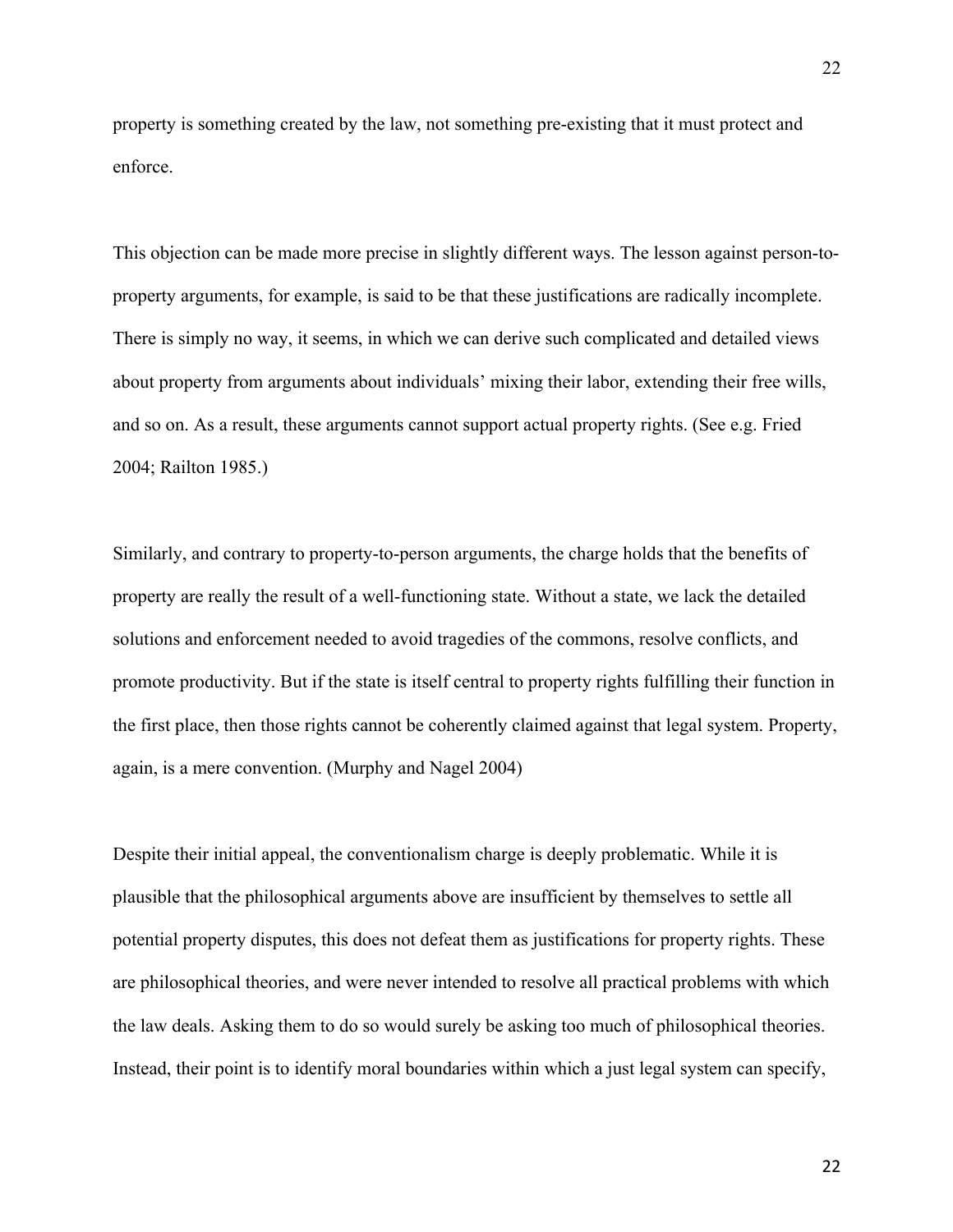interpret, and settle our property rights. These theories aim to identify a scheme of justification within which a legal system can appeal to concrete facts to make particular judgments and evolve legal principles implementing the general scheme of justification.<sup>10</sup>

This feature is not unique to property. Consider other standard liberal rights, such as our rights to free movement, free speech, privacy, and more. The precise contours of these rights, too, are not derivable from their philosophical justifications. Different legal systems can protect, say, the right to free speech in different ways without injustice. This version of the conventionalism charge thus seems to prove too much. It threatens not only property rights, but liberal rights in general. (As such, it is closer to the more radical and less plausible Marxist objections.)

The upshot is that the conventionalism charge can simply be conceded as harmless, if not irrelevant. The (obvious) fact that property rights need specification does not threaten their status as important moral rights. It is one thing to say that a legal system backed up by a state is necessary to specify property rights with the kind of detail that we need in practice. It is quite another to say that property rights are entirely a creation of the law or state. Even if the former claim is true – and it is an empirical matter whether it is true – the latter is not.

#### **Intellectual Property**

The discussion above has focused largely on ownership in tangible objects, such as land, resources, companies, and the like. However, ownership of non-tangible things is becoming increasingly important. Some of the largest and most valuable parts of the economy are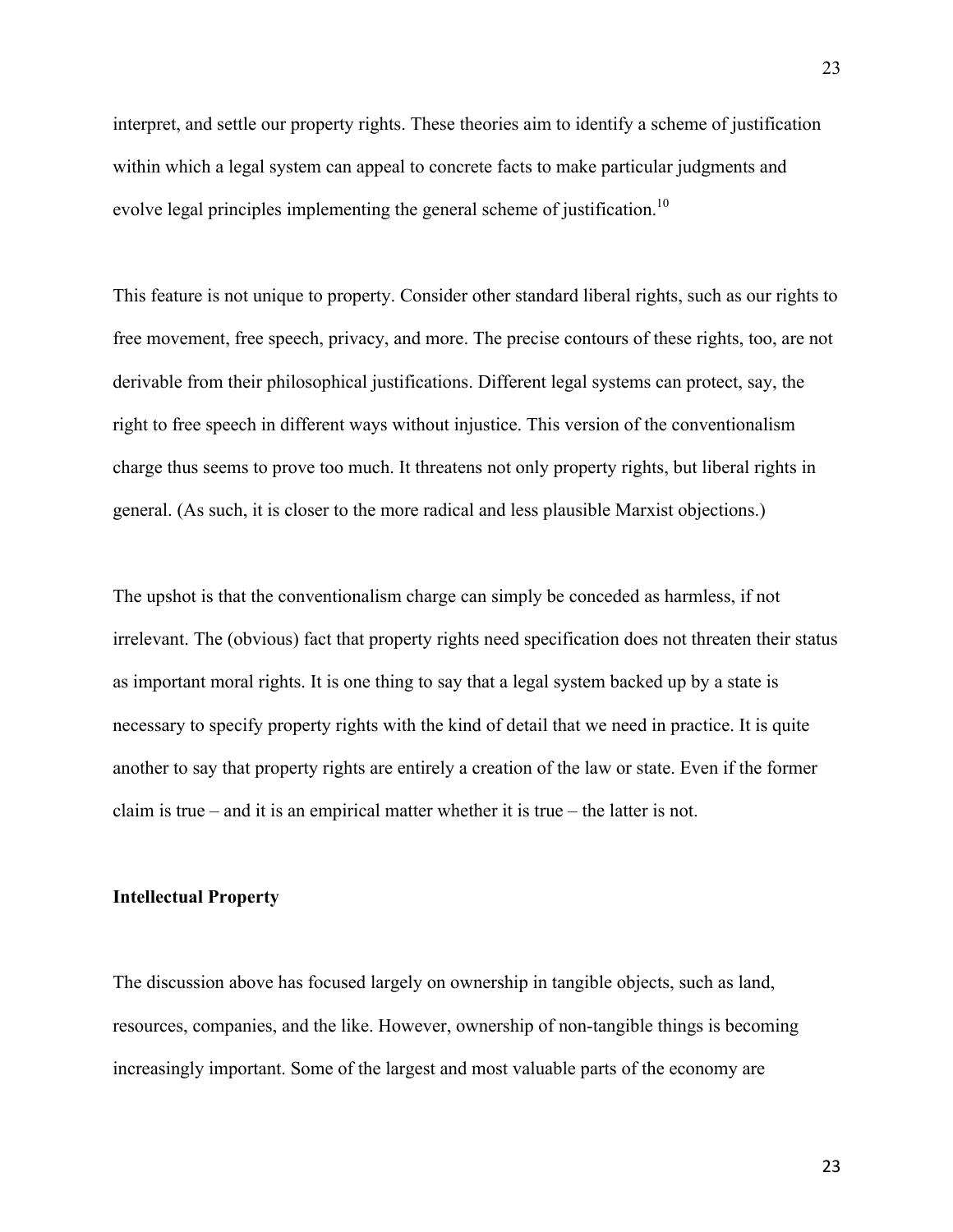organized around the existence and enforcement of patents and copyrights. Pharmaceutical companies, the entertainment industry, and technological firms all heavily rely on the enforcement of these rights.

The basic problem such forms of intellectual property are supposed to solve is not hard to see. Most economically valuable ideas and applications are not easy to find. In order to develop, say, a new kind of medication, large amounts of time, energy, and resources need to be invested. However, once developed, the recipe and application of this new medication are easily copied by others.

This creates a double-edged sword. On the one hand, since the marginal cost of applying and reapplying the idea behind the medication is virtually zero, it can be very cheap to produce it in large quantities. In this sense, the low cost of copying ideas is a boon, for it makes new medication potentially available to lots of people at a very low price.

On the other hand, this also creates a problem of free-riding. If the marginal cost of producing the medicine is very low, the price of the medication in a competitive market will be very low as well. And this may make it impossible to recoup the (often significant) investment in researching and developing the idea. As a result, companies will rationally avoid investing in the research and development of new medication. Better to wait for others to come up with innovations, and then copy them at low cost. Since all companies are in this position, few new kinds of medication will be developed.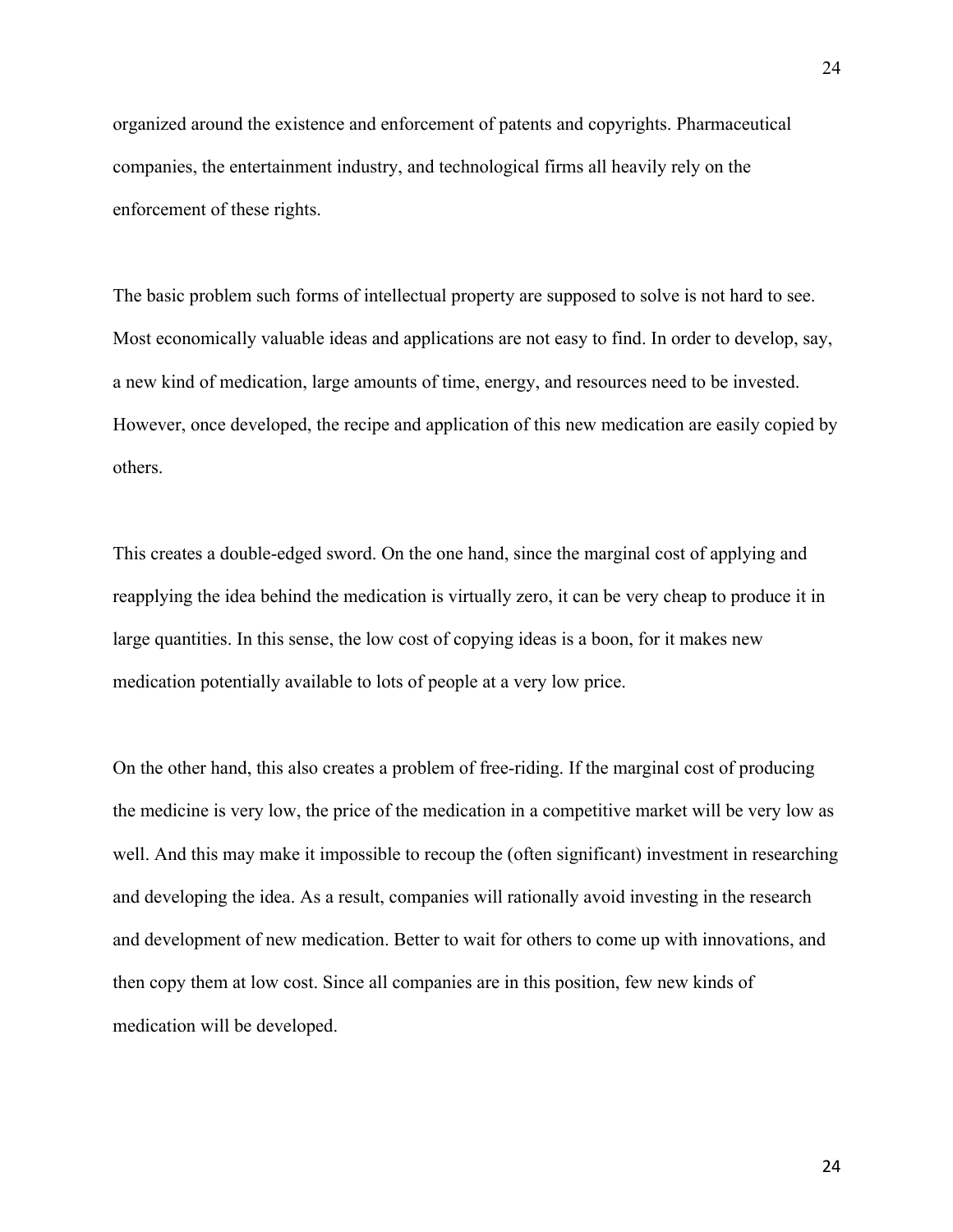Intellectual property rights, on their most popular defense, can strike an appropriate balance between these two effects. By awarding to owners a temporary right to preclude others from freely copying and using the idea, they achieve two things. First, they end the collective action problem by creating an artificial monopoly for their creators. As monopolists, the holders of intellectual property are in a position to demand higher prices in the market. Higher prices enable them to recoup their investment and incentivizes the necessary research, development, and creative activity. Second, when the intellectual property expires, the idea becomes publicly available for commercial exploitation, thus enabling the availability of these goods at very low prices under competitive conditions. The combination of these virtues will lead, so this defense goes, to more and more ideas becoming freely available over time.

This argument is both similar to and subtly different from the argument that property rights serve to avoid the tragedy of the commons. The argument is subtly different because those previous arguments concerned the potential overuse of already existing resources. Property rights are defended to overcome the scarcity of these resources. By contrast, the present argument concerns the creation of new resources. Here scarcity is artificially created by protecting the ideas from being copied.

Nevertheless, the motivation behind the two arguments is similar. Property in ideas, just as property in tangible objects, aims at preventing the socially destructive use of valuable resources, and increasing the stock of useful goods available to mankind. Whereas in the former case, the problem concerns the overuse of already existing goods, in the latter case the problem concerns a kind of overuse that makes the creation of the resource less likely.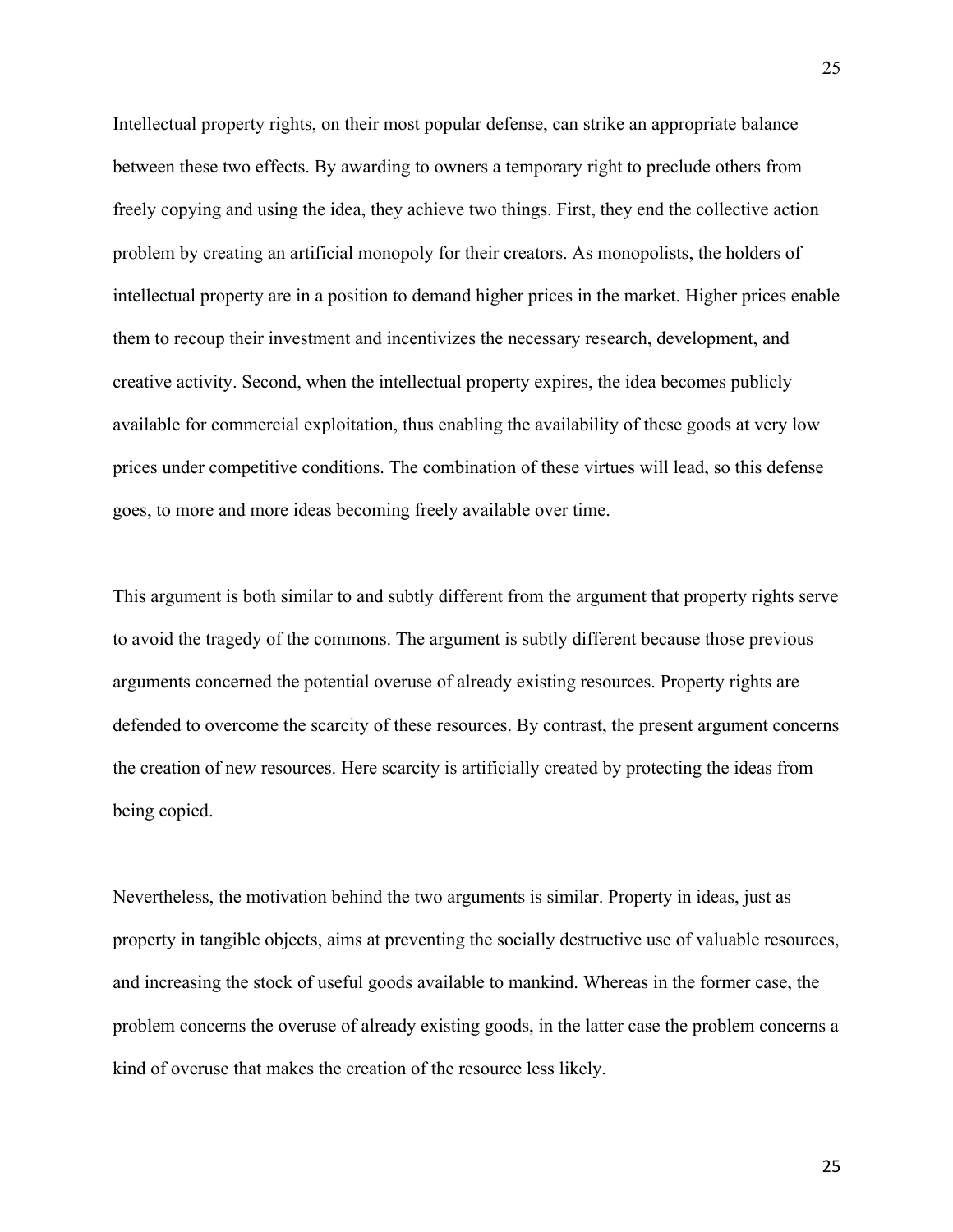Intellectual property rights are highly controversial (as evidenced in a recent collection of essays, Mossoff, 2013). One controversy concerns the practical use of these rights, and in particular their duration. When the Copyright Act was first enacted in the United States, the duration of copyright was fourteen years. Now, in some cases copyright protection can last over a century. The reasons behind these extensions are often said to be less about the recouping of investments, and more about companies' lobbying Congress to keep in place their most profitable copyrights.

Other concerns about intellectual property rights focus on particular kinds of ideas. Consider new kinds of medication that could, if made cheaply, save millions of people's lives. Is there not something perverse about large pharmaceutical companies charging high prices for these products when the marginal cost of production is very low? Perhaps, then, we should exclude things like life-saving medicine from the scope of patents. $^{11}$ 

On its face, however, the proposal to allow patents for all but the most important ideas is potentially disastrous. If the free-riding problem is real, and the free availability of ideas discourages the investment of resources into their development, then this proposal will lead to the production of all but the most important things. And this, of course, is precisely the opposite of what we want. Even if there is something distasteful about artificially inflating the price of this kind of medication – as there surely is – the alternative is far worse. (Compare Rosenberg 2004)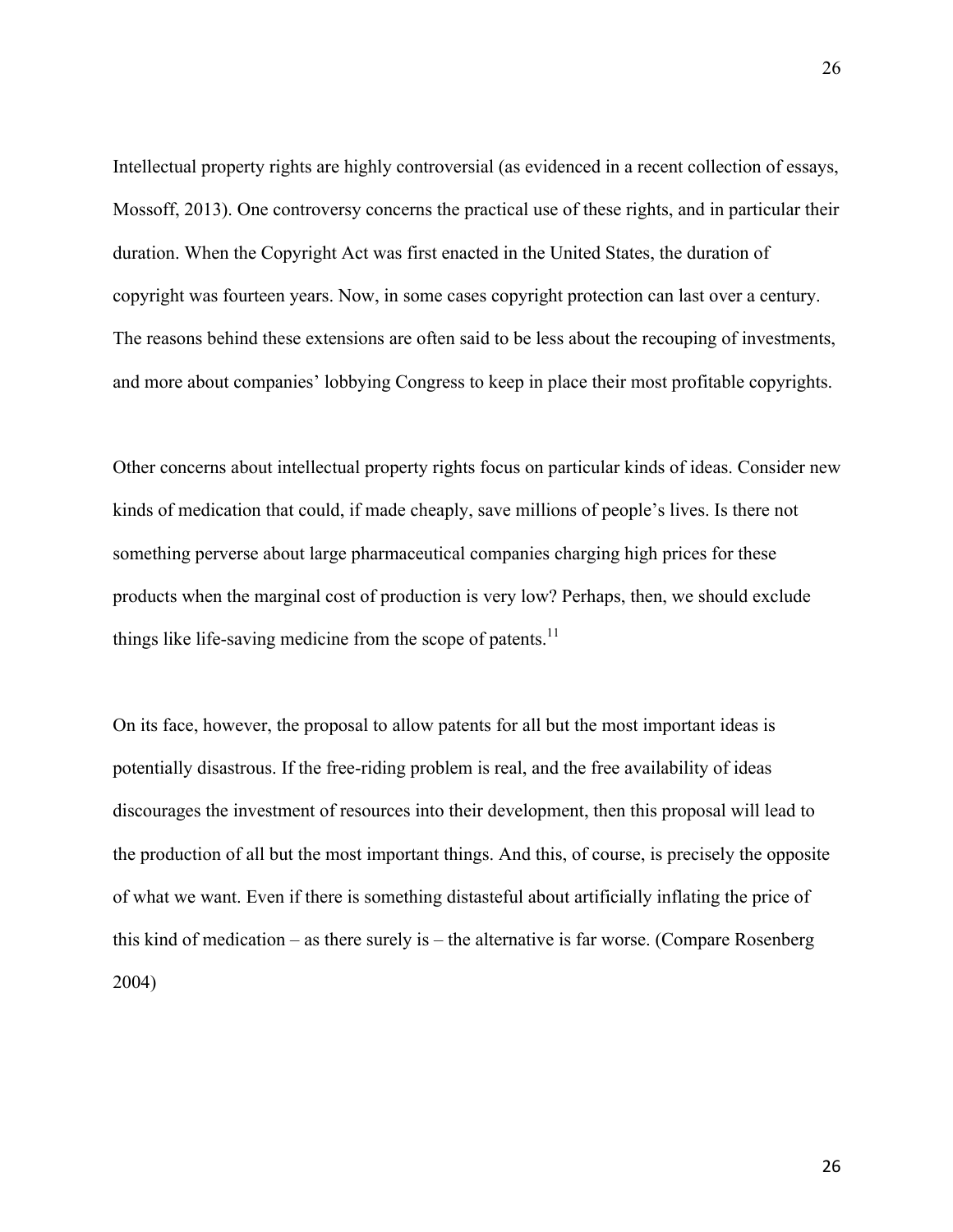It is worth nothing here that this line of reasoning has far-ranging implications for how we think about property rights. For the concern that there is something bad about excluding people from potentially life-saving resources is not unique to the case of patents. In fact, it is a perfectly general feature of systems of property. All such systems, we saw, allow people to exclude others from the things they possess, and at times the burdens for non-owners of being excluded can be great.

It is important to avoid posing a false dilemma here. We are not faced with a choice of absolute rights to exclude non-owners from our property come what may, or the abolition of the system of property altogether. It is possible, for instance, to support a system of property while admitting that there can be circumstances in which those rights may be justifiably infringed. Consider an example. Suppose that your life is in danger, and you are in immediate need of medical attention. And suppose that the only way you can make it to the hospital is to walk across my land. Even though you may not be able to ask me for permission – indeed, even if I were to explicitly tell you no – it is clearly permissible for you to cross my land.

But if my property rights cannot in general stand in the way of your survival, then the case for patents to life-saving ideas would seem to be similarly imperiled. After all, if we can infringe property rights in one case to save a life, why not also in the other? We live – tragically – in a world in which there are quite literally always people whose lives could be saved if only the requisite resources were available. So why not exempt life-saving medication from the patent system?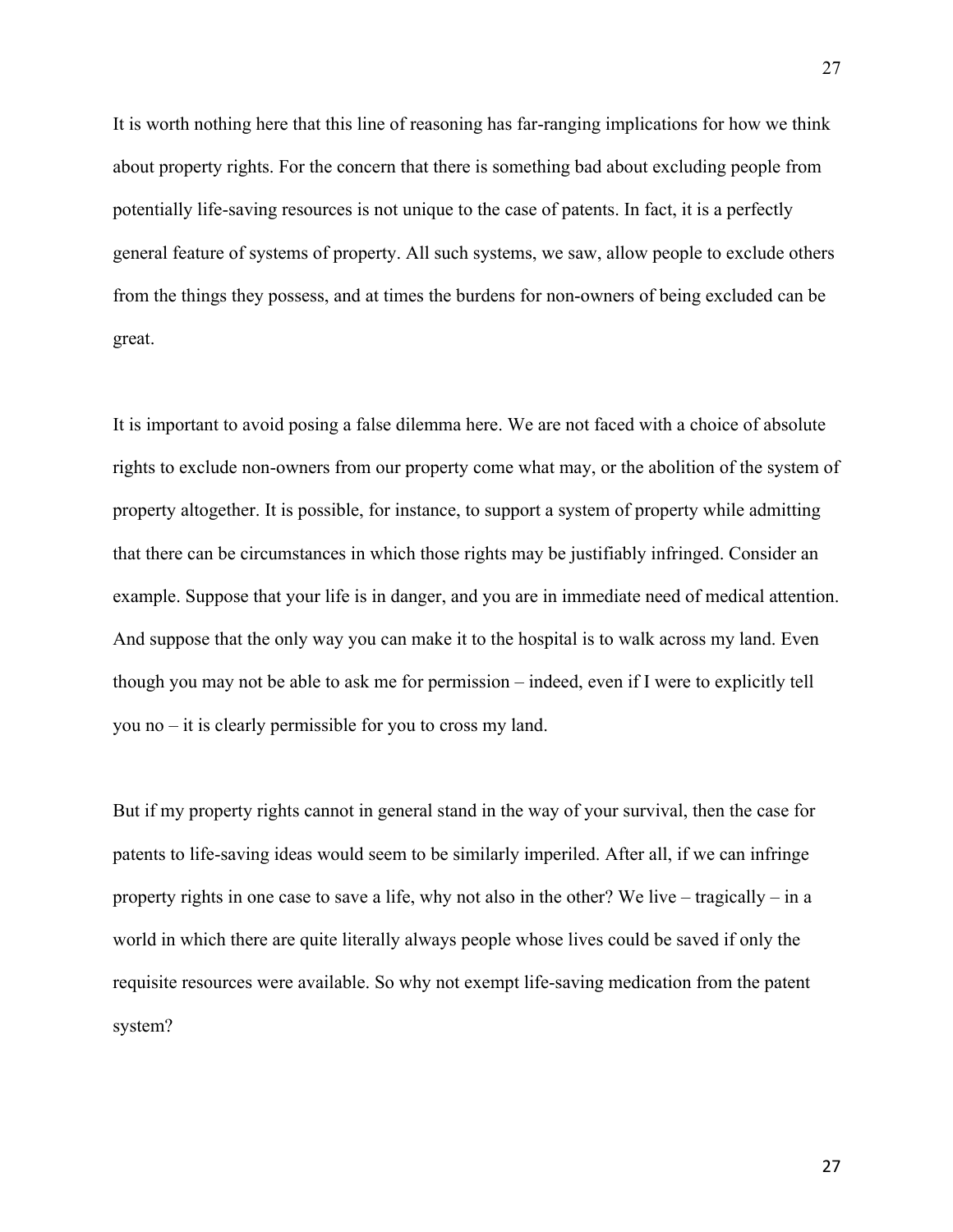This challenge raises a question about the proper place and scope of exceptions. On the one hand, it seems true that the very benefits that justify property rights in the first place require a rule of exclusion. On the other hand, there do seem to be cases where exigent circumstances can justify exceptions to this rule. How far can those exceptions reach before they overthrow the rule and, with it, the entire practice?

The first step towards a solution is to realize that if the practice as a whole is to survive, we cannot violate the rule for every possible exception. We can, and should, recognize exceptions when important things like people's lives are at stake, but only if such recognition is consistent with upholding the more general rule of respect for property that makes saving lives possible in the first place. This means that we cannot simply generalize the truth that property can give way to emergencies into the falsehood that property rights cannot apply to potentially life-saving goods.

Note, moreover, that nothing in this argument precludes companies or philanthropists using their property rights in order to help people – or even it being morally desirable or required that they use their property in such ways. Just as I can – and, if I reasonably can, then I should – agree to let you cross my land to get to the hospital, so too wealthy parties can – and, if they reasonably can, should – make patent-protected medication cheaply available. And indeed, there are examples where companies do just this. Since 1987, Merck & Co Inc. has produced and distributed over 2 billion treatments of the river blindness drug Mectizan around the world without charge.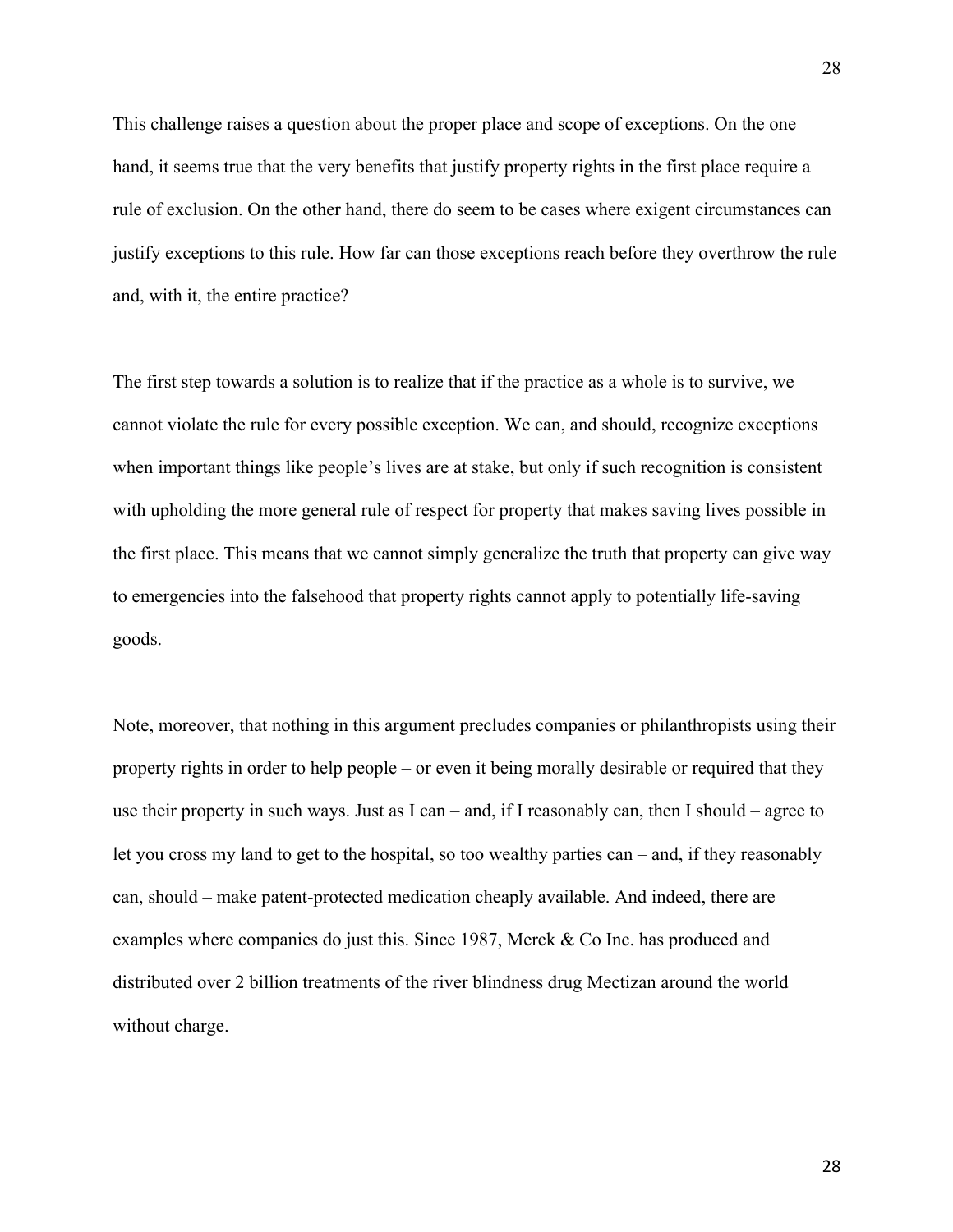A third and final challenge to intellectual property rights also focuses on potentially life-saving medication, but focuses on a different problem. This objection, offered by Thomas Pogge (2002: Ch. 9), holds that the patent system does not encourage the right kind of innovations. Since patents encourage the production of medication because of the artificially high prices these will command, the system incentivizes the production of medication for which the most purchasing power exists. The system will thus likely be very good at producing, say, new kinds of skin cream that helps rich Westerners avoid wrinkles, but bad at manufacturing the kinds of medicine that would cure diseases that affect only the poorest. That is, while the patent system may well lead to a greater total stock of goods, it may also fail to bring about the right kinds of goods.

Pogge has proposed an alternative regime for producing life-saving medicine, what he calls a Health Impact Fund. The idea is to create a central fund out of which large awards could be paid to companies that have a measurable impact on public health. Such a regime, Pogge argues, would better encourage the production of medicine aimed at helping the poor. Indeed, because companies get paid not just for inventing new kinds of medication, but for the impact these have on public health, the Fund might improve the delivery of medication too.

One problem of Pogge's proposal, Nobel-laureate Angus Deaton (2015: Ch. 7) points out, is that it is very difficult to disentangle what precisely caused improvements in public health. When improvements occur, they are usually the result of the interaction of many different factors, making it hard to know which caused what. This is doubly true in very poor countries where statistical measuring techniques are poor as well. As a result, a Health Impact Fund might not be very good at matching its awards with products that genuinely improve public health.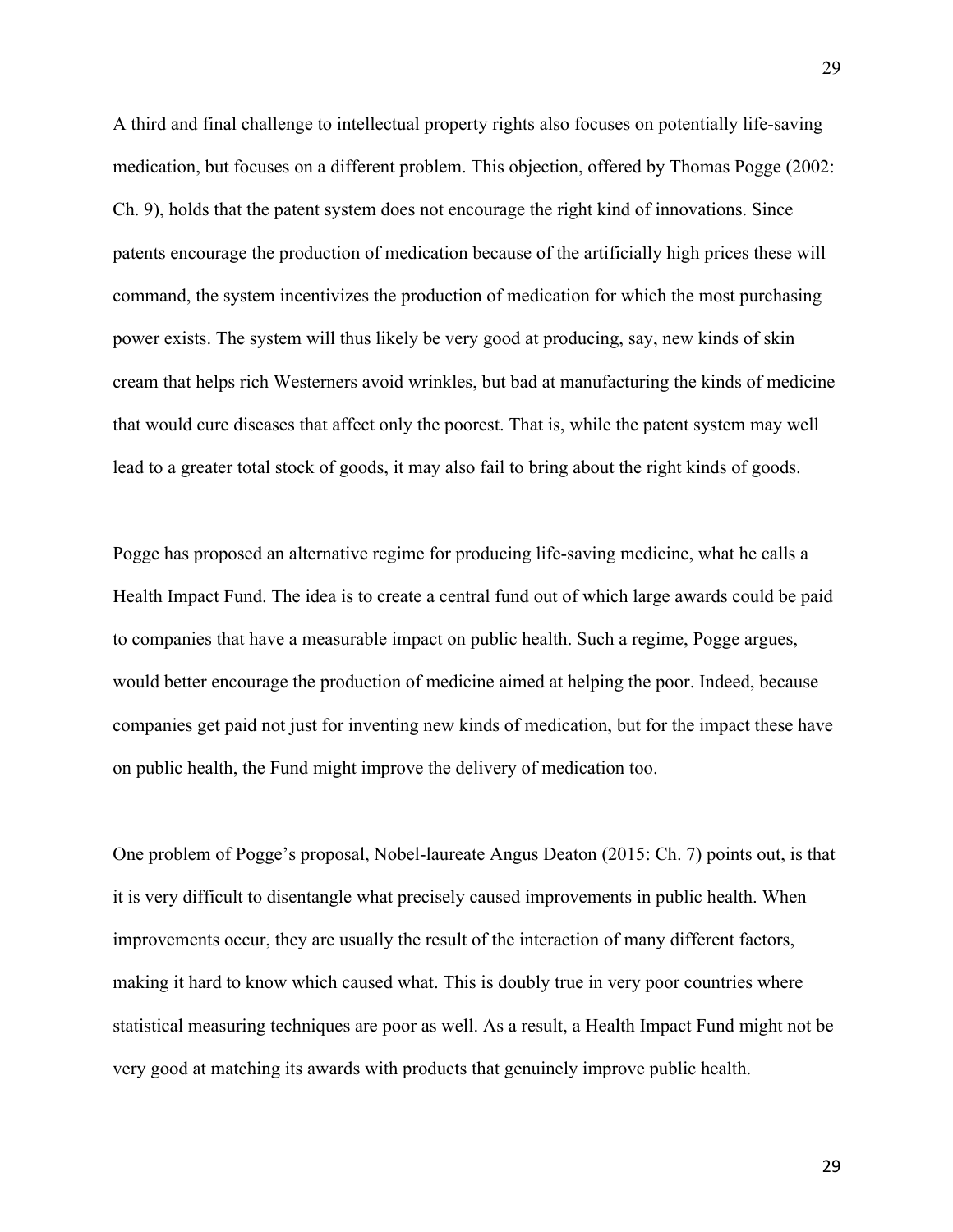Another problem is analogous to the problems with patents identified by Pogge. While patents incentivize companies to serve people in proportion to their aggregate purchasing power, a Health Impact Fund would encourage companies to be seen or measured to have an impact. But to be seen to have an effect is not the same as actually having a real impact. So where the patent system might incentivize the development of luxury products, the Health Impact Fund creates a different problem. It incentivizes companies to introduce their products in places where health improvements are already imminent for other reasons, to manipulate statistics and other measuring tools, and other ways of capturing the prize.

#### **Concluding Remarks: Business and Property**

Property rights are central to questions about business ethics. They constrain how we can ethically run our own businesses, as well as treat the businesses of others. We must make sure not to defraud, deceive, pollute, steal, or damage the possessions of others. And within those limits, we must leave others free to run their businesses as they choose. The laws and regulations for which businesses can ethically lobby must be consistent with property rights and their justification.

There are differences in the degree to which theories of business ethics fit this idea of property. At its most extreme, one might hold in the tradition of E. Merrick Dodd (1932) that control of a corporation, say ought not to lie with the shareholders but with society at large. On such a view, corporations are closer to public institutions that ought to be subject to standards of providing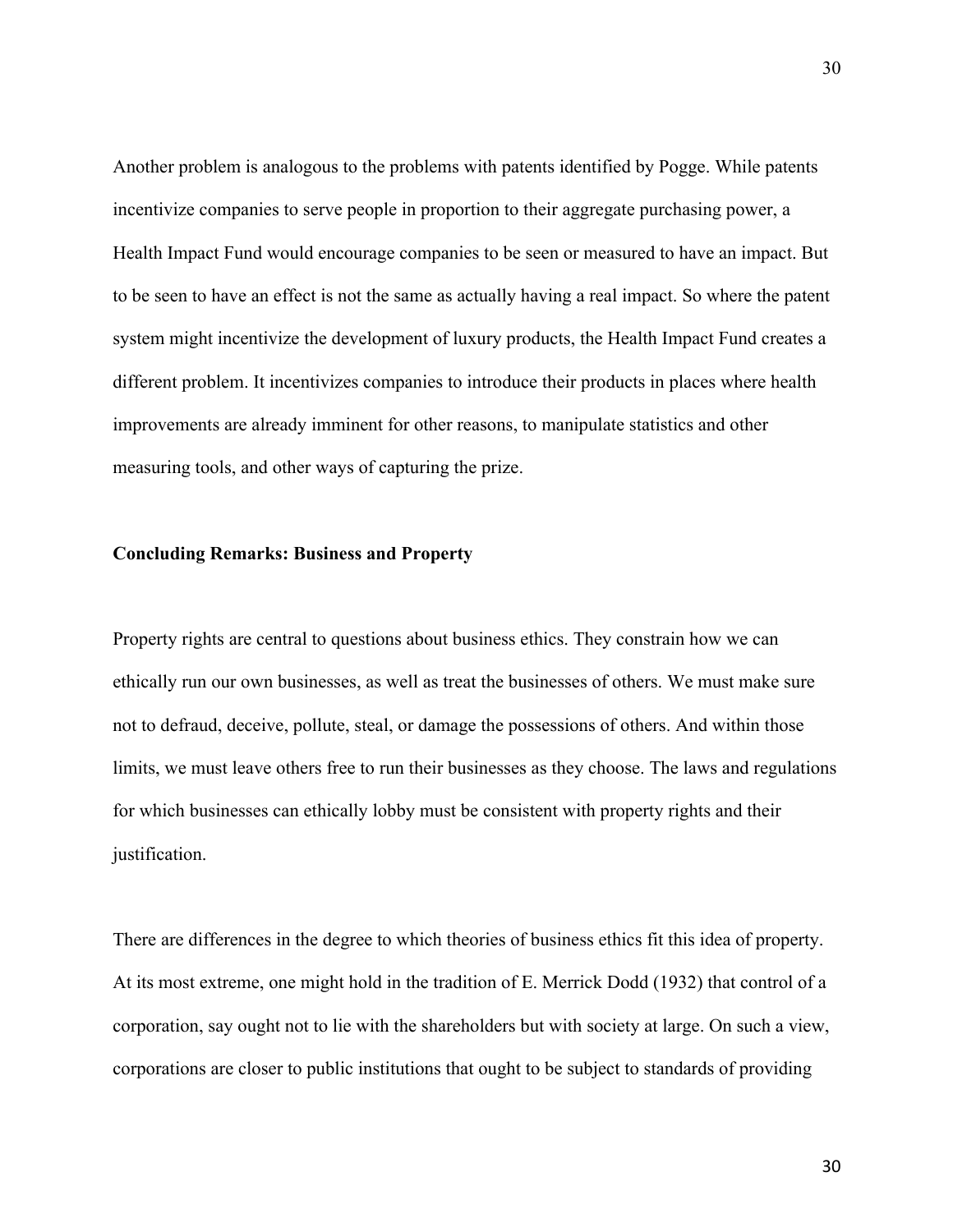common benefits than private possessions that owners can use for their own gain. If, at the other extreme, we follow Milton Friedman's famous thought that the terms of business ethics are largely set by the terms of private property, we might indeed say that "there is one and only one social responsibility of business—to ... increase its profits so long as it stays within the rules of the game" (Friedman 2002: 133).

On other views, the relation will be more complicated. Consider the following version of stakeholder theory, which aims "to broaden management's vision of its roles and responsibilities to include interests and claims of non-stockholding groups". (Mitchell et al. 1997: 855). On this view, companies morally ought to take into consideration the interests of all the "groups and individuals who benefit from or are harmed by, and whose rights are violated or respected by, corporate actions" (Freeman 1998: 129).

The suggestion, here, is that managers have moral obligations take into account the interests of a variety of groups that surround the firm. But consider the incentives that this creates. These will include:

(a) An incentive to be *among* those who have a stake in how the firm acts,

(b) An incentive to *maximize* the extent of one's stake,

(c) An incentive to *prevent others* from having or developing a stake in how the firm acts, and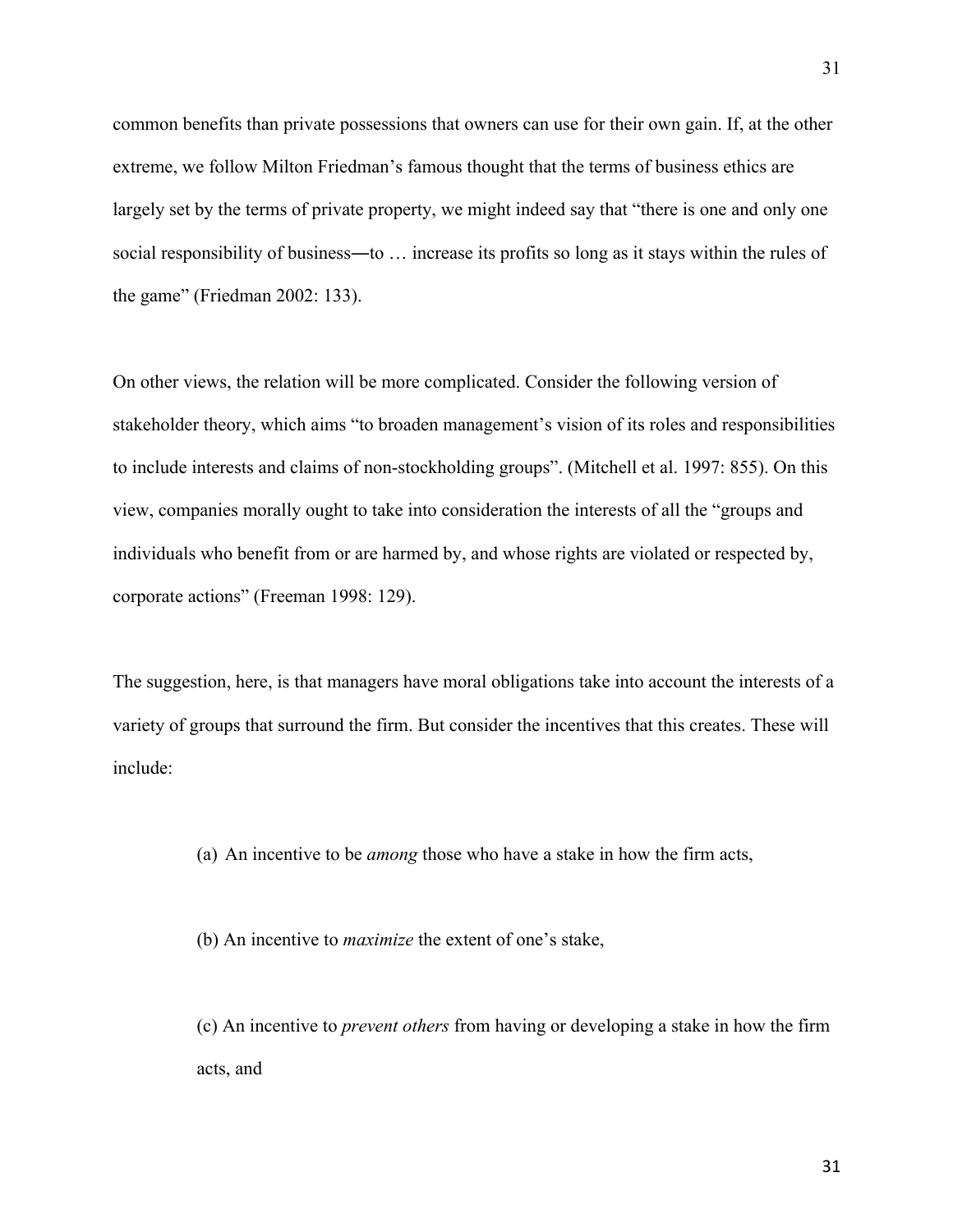(d) An incentive to *minimize* the extent of the stakes of others.

The rationale behind these incentives is the same throughout. The extent to which one stands to gain from the way businesses operate depends on the size of one's proportional stake. One gains more, that is, the larger the numerator and the smaller the denominator of one's share of the total stake in the business's operations. At the limit, the point at which one's interests are served *best*, the proportional size of one's stake will be 1.

The incentives above mirror the different ways once can move in this direction. One can increase the numerator by, first, making sure one is counted among the stakeholders. Once you are counted, the business in question will have to serve your interests. Second, one can increase this by maximizing the interests one has in how the business operates. The larger your stake, the more you stand to gain from the business' decisions. One can decrease the denominator in two analogous ways. First, one can limit the ability of others to become among the stakeholders. Fewer stakeholders means fewer claimants to the business' pie. And second, one can work to make others' stakes as small as possible. With others' receiving smaller slices, more of the pie is left for one to gain.

A theory of business ethics that creates these incentives need not explicitly *deny* that individuals are the owners of private, and thus exclusive property. It can grant this while claiming, for instance, that the owners of said property ought to use stakeholder theory as their guide for action. Nevertheless, there is an undeniable tension between the two ideas. For the dynamic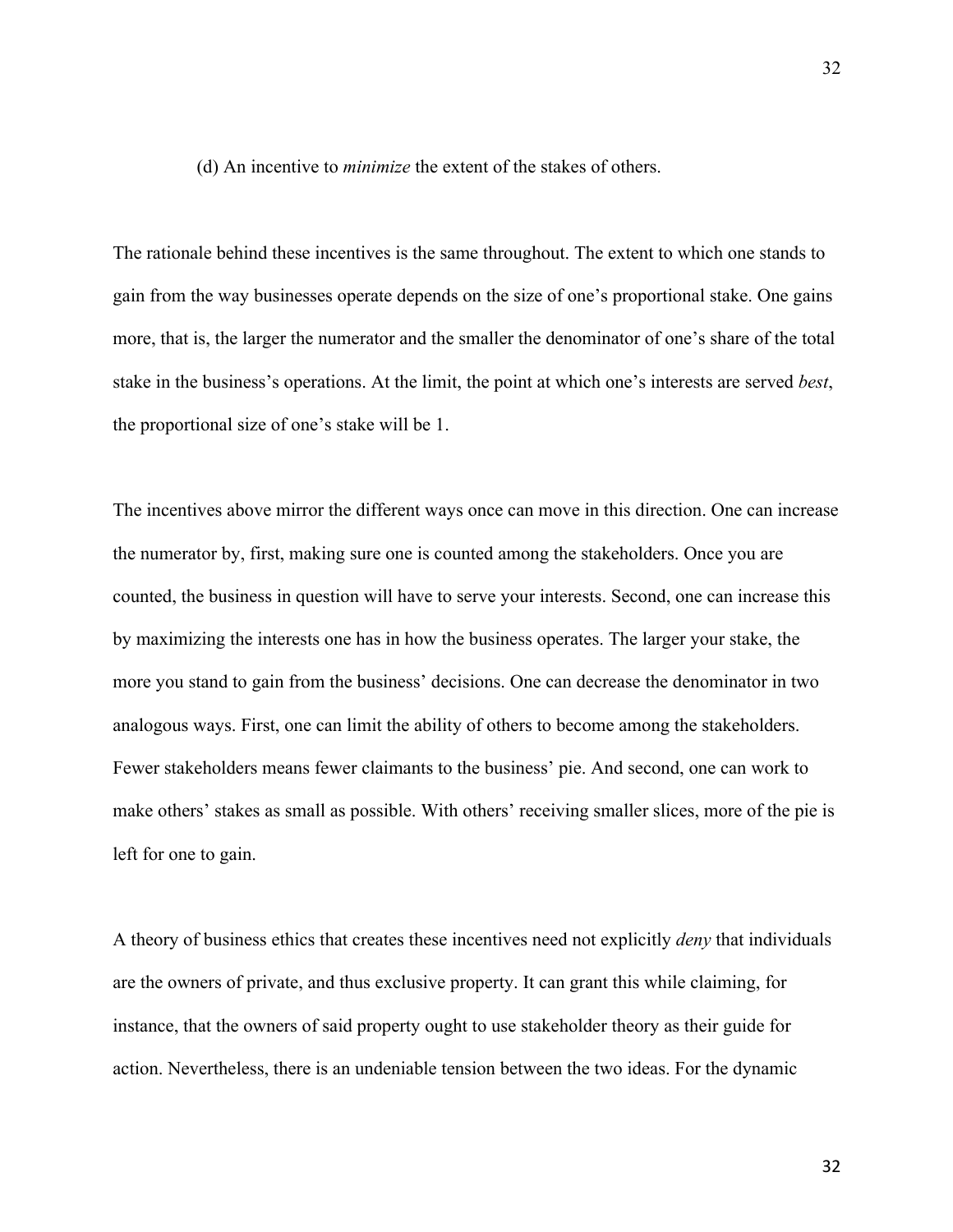created by stakeholder theory precisely reproduces the tragedy of the commons-situation discussed above. And this tragedy was the very reason for defending property rights on the property-to-person approach.

Stakeholder theory thus threatens to undo the very solution property rights were supposed to provide. It encourages behavior that renders our ends zero-sum or rival once again. Your gain comes at my expense, and my gain means you must lose. It follows that the more a firm's decisions become a matter of weighing the interests of various stakeholders, the more those holders' stakes come to stand in conflict. This is to make everybody's business everybody's business. And when everybody's business is everybody's business, tragedies of the commons arise. $12$ 

None of this is to say, of course, that it is wrong for businesses to take the interests of stakeholders into account. As said above, part of the point of property is to empower owners to decide how they want to use their possessions, and they can – and sometimes should – exercise their rights for the benefit of others. There is a place in our lives for rights and duties, and there is a place for virtue and plain old decency. But we must not lose sight of the place of these demands. The ethics of business cannot override or undercut the central motivation of the kind of property rights on which companies, exchange, and productivity are based in the first place.

### **Essential Readings**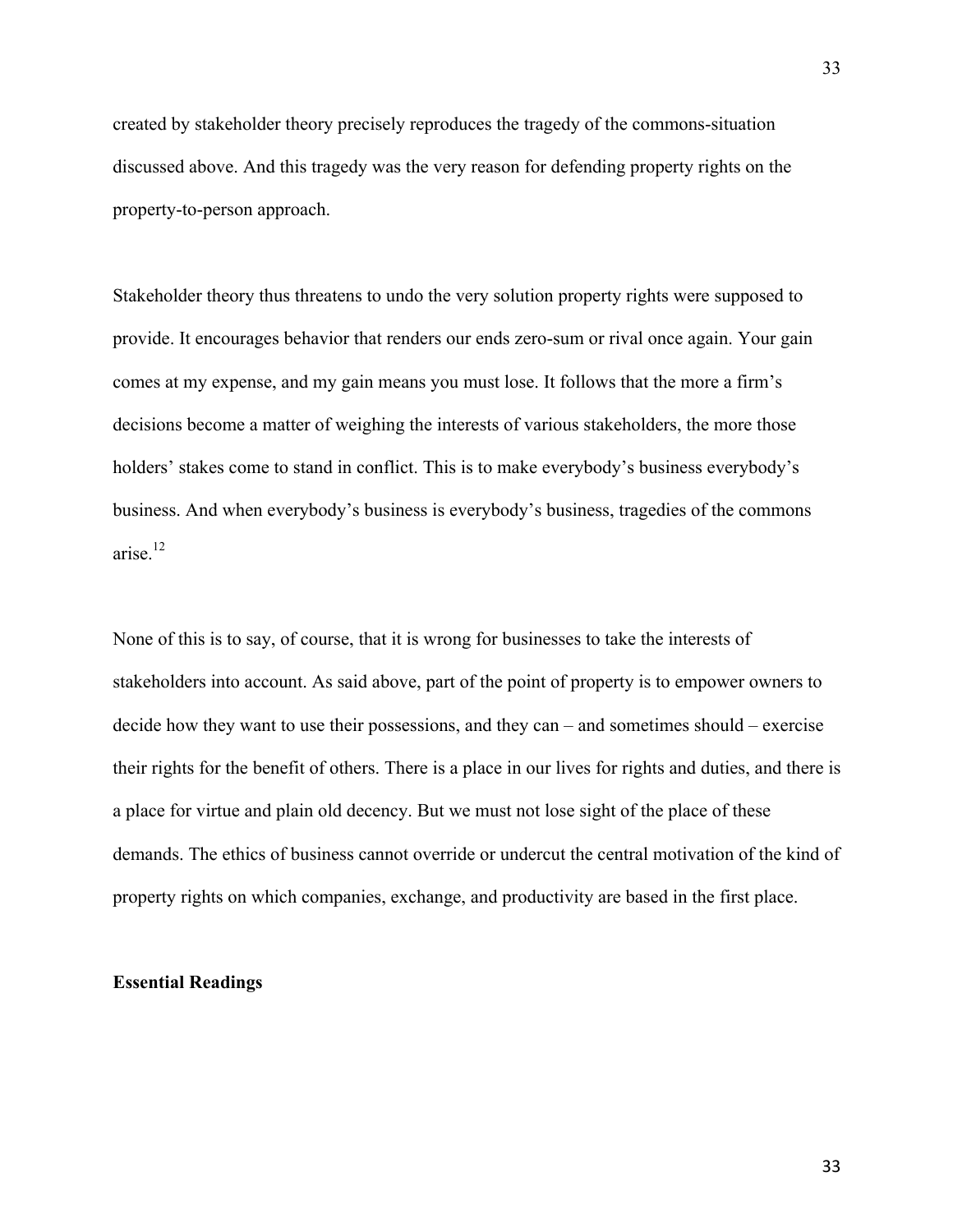The most important treatment of property rights remains chapter V of John Locke's *Second Treatise of Government* (1988 [1698]). A great overview and critical discussion of arguments in favor of private property rights remains Waldron, *The Right to Private Property* (1988). The locus classicus for the "tragedy of the commons" is Garrett Hardin's essay, "The Tragedy of the Commons" (1968). For discussion on the person-to-property and the property-to-person types of justification, see my discussion in "What Counts as Original Appropriation?" (2009). For a key modern discussion that takes the property-to-person approach, see David Schmidtz, "The Institution of Property" (1994).

For further reading in this volume on whether stakeholder theory is compatible with business ownership, see chapter 13, "What is Business?" For a consideration of the moral scope of stakeholder thinking, see chapter 11, "Stakeholder Thinking." On property and its relation to the forms of the corporation see chapter 14, "The Corporation: Genesis, Identity, Agency" and chapter 15, "Alternative Business Organizations and Social Enterprise." For a discussion of market and non-market responses to environmental problems, see chapter 22, "Business, Nature, and Environmental Sustainability." On freedom of contract in employment relations, see chapter 28, "Employee Ethics and Rights." On Mahatma Gandhi's conception of property, see chapter 36, "Business Ethics in South Asia: Gandhian Trusteeship and its Relevance for the Twenty-First Century." On the social and moral effects of collectivization, including the idea of a "property deficit," see chapter 39, "Business Ethics in Transition: Communism to Commerce in Central Europe and Russia." On the relevance of property to the development of business in Africa, see chapter 37, "Business Ethics in Africa."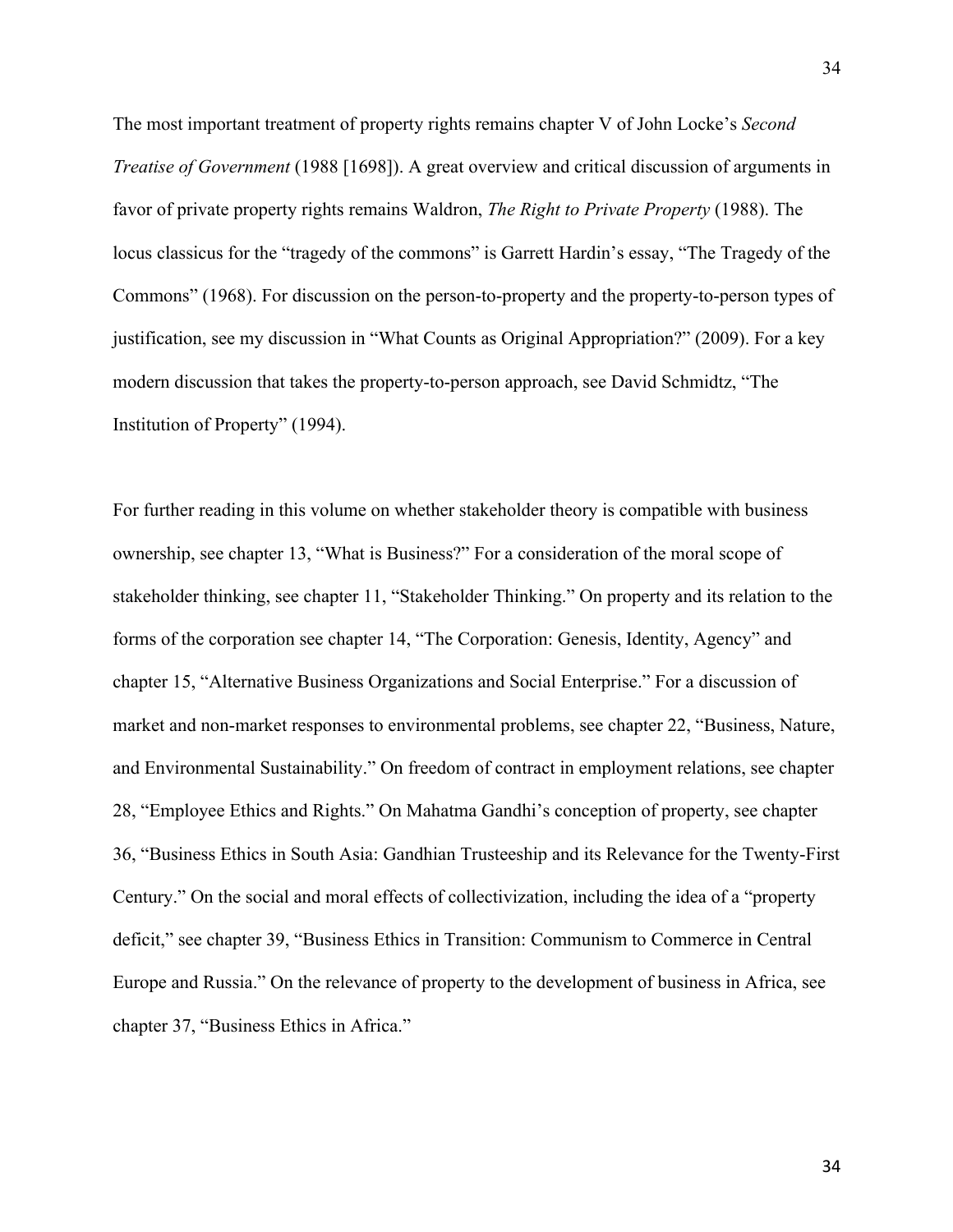### **Bibliography**

Attas, D. (2006). "Fragmenting Property," *Law and Philosophy* 25, 119-49.

Deaton, A. (2015). *The Great Escape*. Princeton, NJ: Princeton University Press.

Dodd, E.M. Jr (1932). "For Whom are Corporate Managers Trustees?" *Harvard Law Review* 45, 1145-1163.

Donaldson, T. and L. E. Preston (1995). "The Stakeholder Theory of the Corporation: Concepts, Evidence, and Implications," *Academy of Management Review* 20, 65-91.

Freeman, R.E. (1998). "A Stakeholder Theory of the Modern Corporation," in M. B. E. Clarkson (ed.), *The Corporation and its Stakeholders* (University of Toronto Press, Toronto), pp. 125–138.

Freeman, R.E. (2009). "Managing for Stakeholders," InT. L. Beauchamp, N. E. Bowie, and D. G. Arnold (eds.). *Ethical Theory and Business* (8th Edition). New Jersey: Pearson, pp. 56-68.

Fried, B. (2004). "Left-Libertarianism: A Review Essay," *Philosophy & Public Affairs* 32: 66- 92.

Friedman, M. (2002). *Capitalism and Freedom.* University of Chicago Press. Fortieth Anniversary Edition.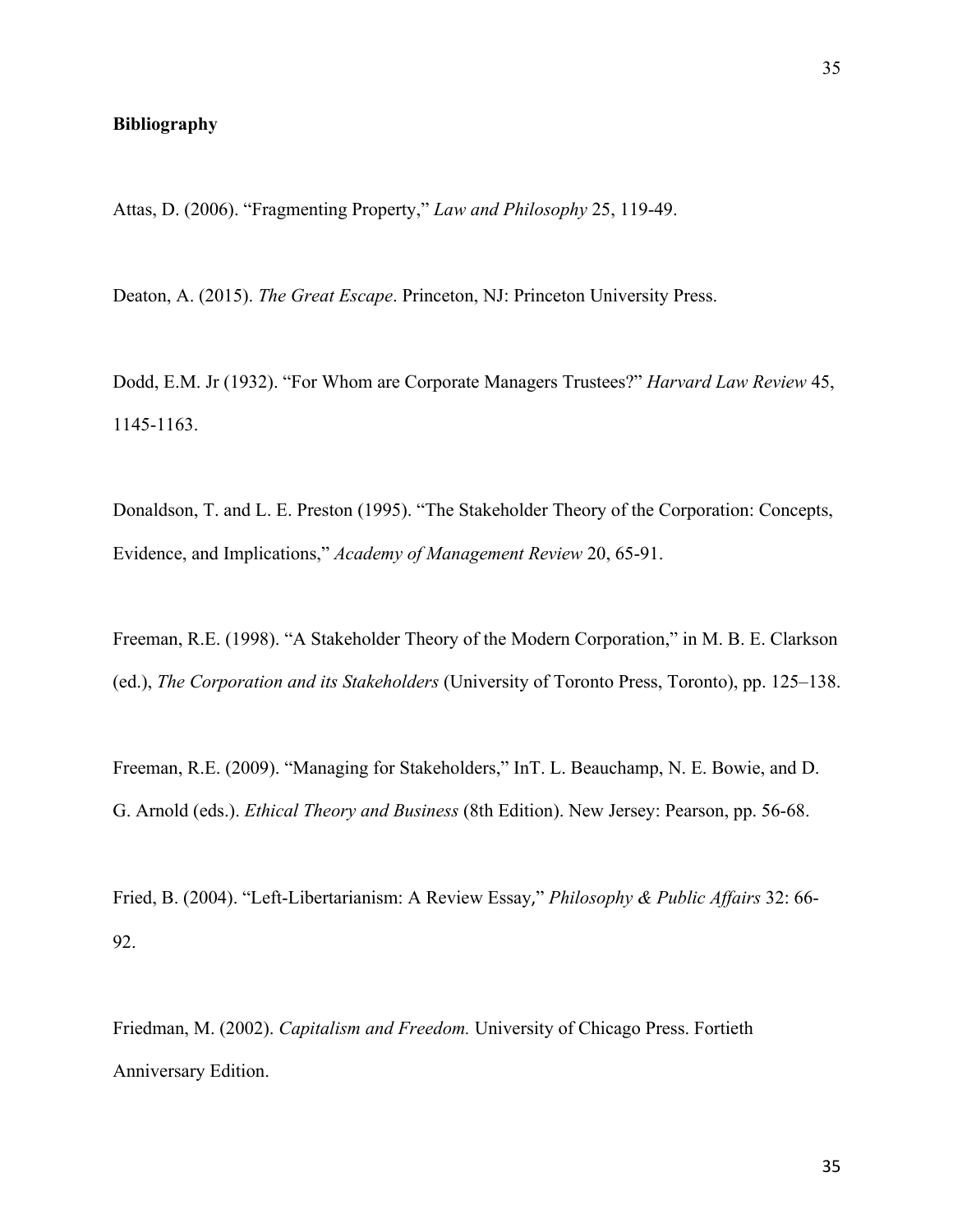Grey, T.C. (1980). "The Disintegration of Property," In: J.R. Pennock and J.W. Chapman (eds.). Nomos XXII*: Property*. New York: New York University Press.

Hansmann, H. (1996). *The Ownership of Enterprise*. Cambridge, MA: Belknap Press.

Hardin, G. (1968). "The Tragedy of the Commons," *Science* 162, 1243–8.

Hegel, G.W. F. (1967 [1821]). *The Philosophy of Right*. T.M. Knox (trans.). Cambridge: Cambridge University Press.

Hohfeld, W.N. (1919). *Fundamental Legal Conceptions*, W. Cook (ed.). New Haven: Yale University Press.

Honore, A.M. (1961). "Ownership," In A.G. Guest (ed.). *Oxford Essays in Jurisprudence*. Oxford: Oxford University Press, pp. 107-47.

Hume, D. (1978 [1739]). *A Treatise of Human Nature*. L.A. Selby–Bigge and P. H. Nidditch (eds.). Oxford: Clarendon Press.

Locke, J. (1988 [1698]). *Two Treatises of Government*. Peter Laslett (ed.). Cambridge: Cambridge University Press.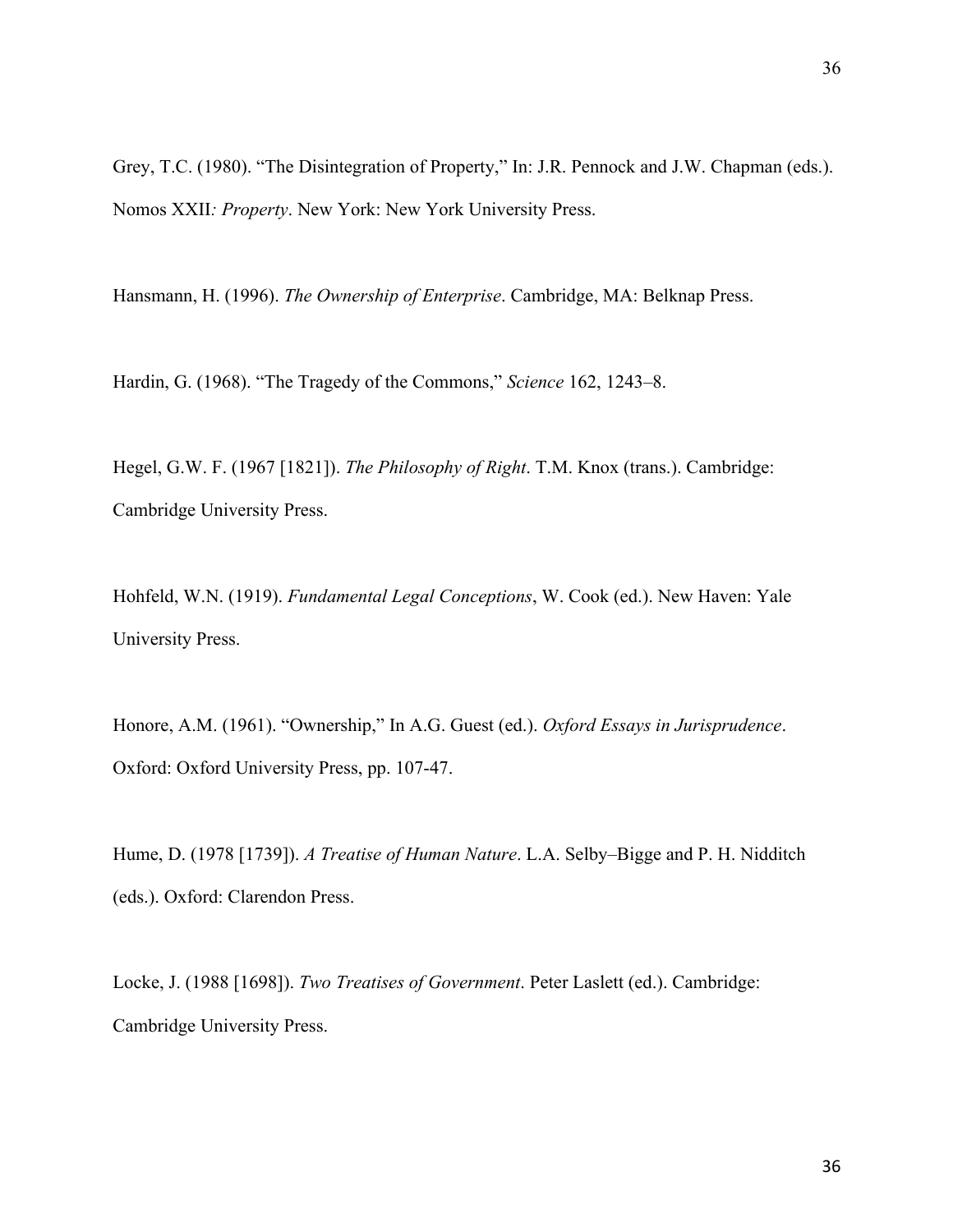Marx, K. (1978 [1843]). "On the Jewish Question," In: R. Tucker (ed.). *The Marx-Engels Reader*. New York: Norton & Company, pp. 26 - 46.

Mitchell, R.K., B. R. Agle, and D. J. Wood (1997). "Toward a Theory of Stakeholder Identification and Salience: Defining the Principle of Who and What Really Counts," *The Academy of Management Review* 22:4, 853–886.

Mossoff, A. ed. (2013). *Intellectual Property and Property Rights.* Northampton, MA: Edward Elgar.

Murphy, L. and T. Nagel (2004). *The Myth of Ownership: Taxes and Justice*. Oxford: Oxford University Press.

Ostrom, E. (1990). *Governing the Commons: The Evolution of Institutions for Collective Action*. Cambridge: Cambridge University Press.

Pogge, T. (2002). *World Poverty and Human Rights*. Polity Press.

Railton, P. (1985). "Locke, Stock and Peril: Natural Property Rights, Pollution and Risk," In M. Gibson (ed.) *To Breathe Freely*. Tolowa, NJ: Rowman & Littlefield.

Rawls, J. (1999 [1971]). *A Theory of Justice*. Cambridge, MA: Harvard University Press.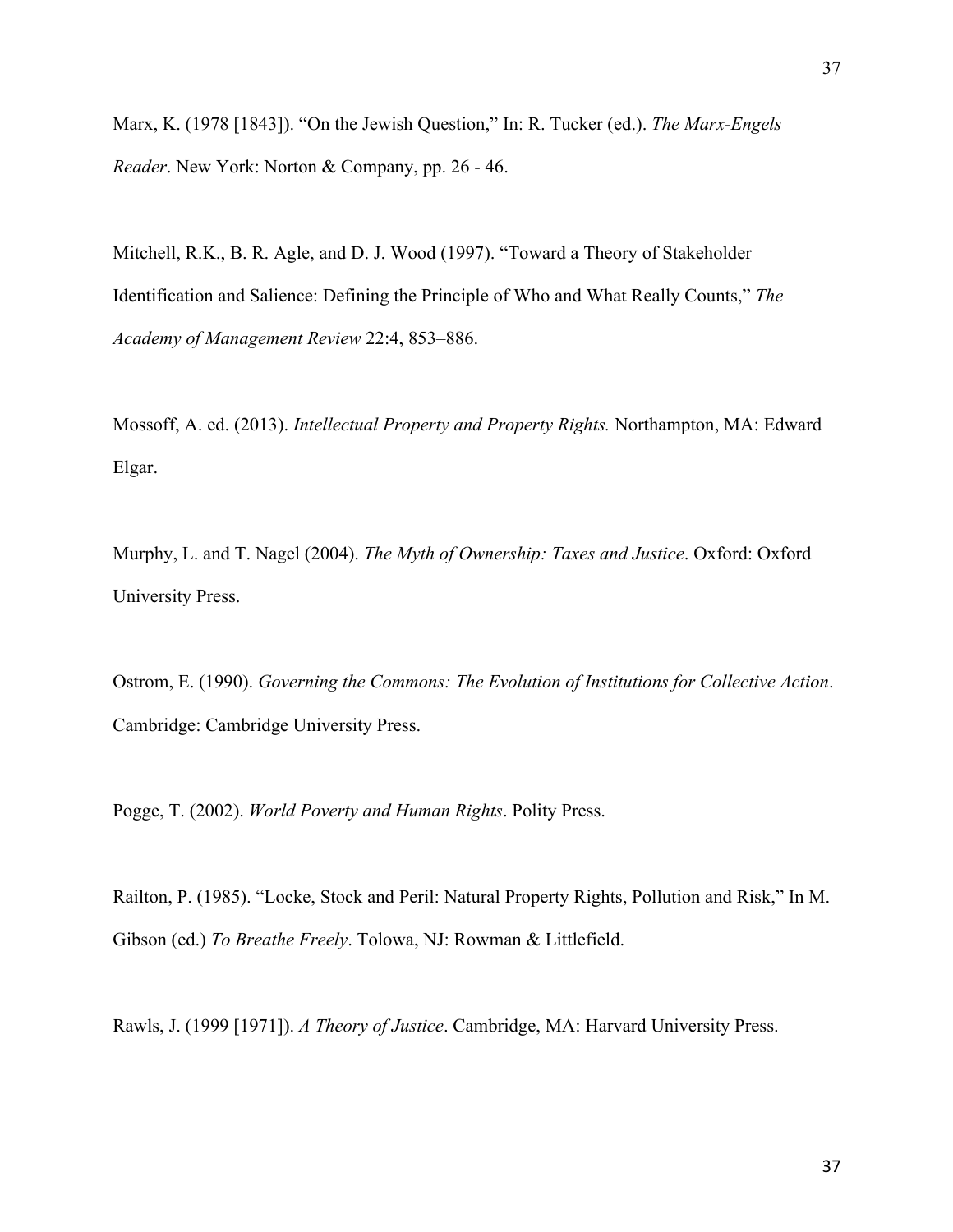Rose, C. (1996). *Property and Persuasion: Essays On The History, Theory, And Rhetoric Of Ownership*. Boulder, CO: Westview Press.

Rosenberg, A. (2004). "On the Priority of Intellectual Property Rights, Especially in Biotechnology," *Politics, Philosophy and Economics* 3, 77-95.

Schmidtz, D. (1994). "The Institution of Property," *Social Philosophy and Policy* 11:2, 42-62.

Schmidtz, D. (2011). "Property," in G. Klosko (ed.), *The Oxford Handbook of the History of Political Philosophy*. Oxford: Oxford University Press, pp. 599-610.

Schmidtz, D. and E. Willott (2008). "Reinventing the Commons: An African Case Study," In D. Schmidtz. *Person, Polis, Planet: Essays in Applied Philosophy*. Oxford: Oxford University Press, pp. 211-227.

Singer, P. (1972) "Famine, Affluence, and Morality," *Philosophy & Public Affairs* 1:3, 229-243

van der Vossen, B. (2009). "What Counts as Original Appropriation?" *Politics, Philosophy and Economics* 8, 355-373.

Waldron, J. (1988). *The Right to Private Property*. Oxford: Clarendon Press.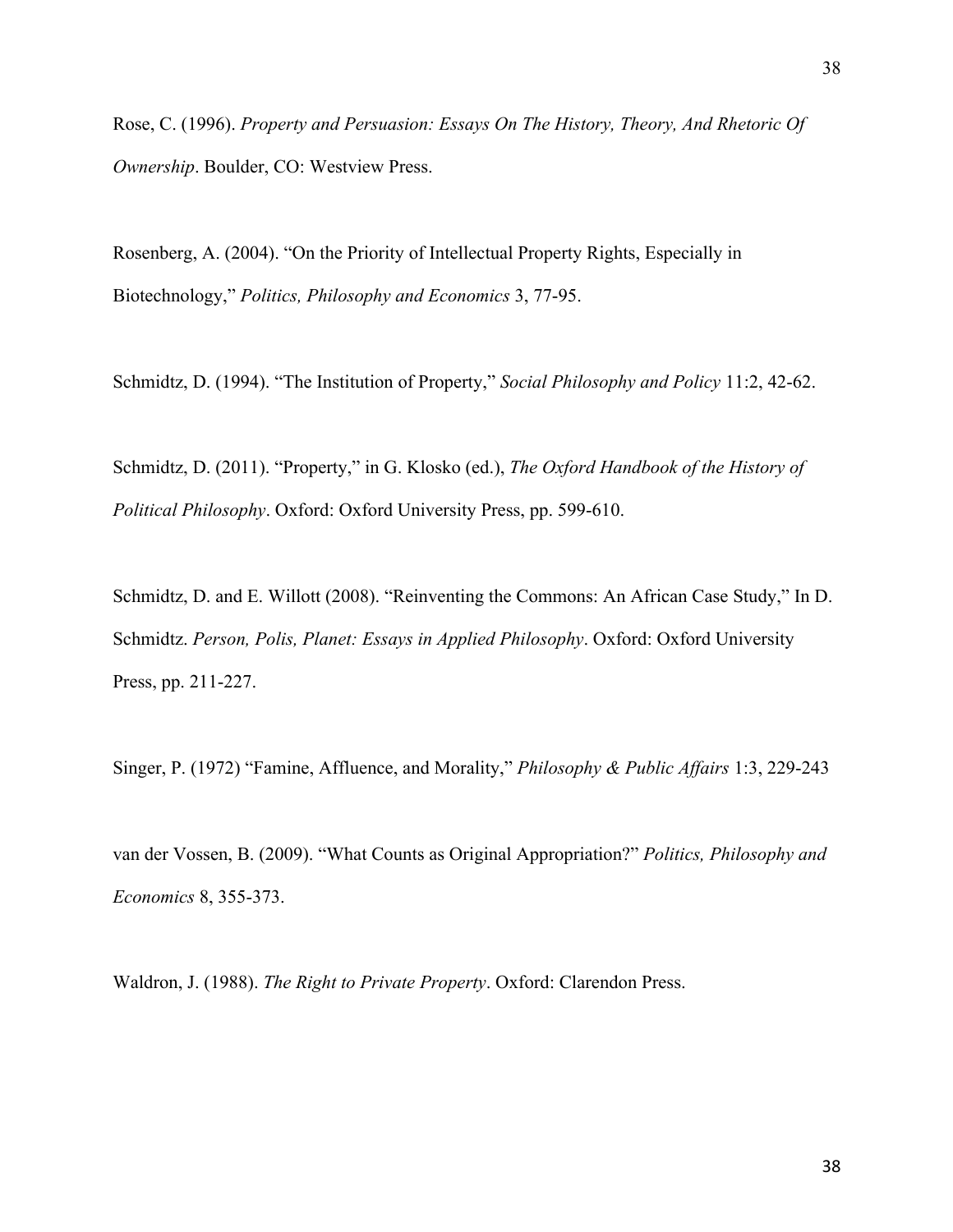$1$  Hohfeld proposed an analytical understanding of rights as relations between parties. On this analysis, one party's liberty-right (sometimes called a privilege) to something entails the absence of a claim-right in another to the same thing. A claim-right to something, further, entails a duty for another party to that thing. (Consequently, a party's liberty-right to do something entails that the same party does not have a duty not to do it.) Third, a power-right denotes a party's ability to change a juridical or moral relation in some party. When one party has a power, this entails a liability for some party (a liability to have their juridical or moral position changed by the powerholder). Finally, an immunity-right protects one against the use of a power. When one has an immunity, some party has a disability (i.e. the absence of a power to change the immunityholder's juridical or moral relation).  $\overline{a}$ 

 $2$  Alexei Marcoux has suggested to me that early stakeholder-theoretic criticisms of equity owners' claims to management's fiduciary care might be interpreted as person-to-property arguments in negative form. That is, they deny that shareholders in a corporation possess the morally relevant features that would justify a property right in the firm being managed in their interests because (for example) they lack a morally substantial relationship to the success of the firm.

<sup>3</sup> This sets aside even more vexing questions about whether corporations can possess the kind of morally significant free will that gives this argument its punch.

<sup>4</sup> See *Columbus-American Discovery Group Inc. v. Atlantic Mutual Ins. Co.*, 1992 (974, F. 2d 450-4th Cie 1992)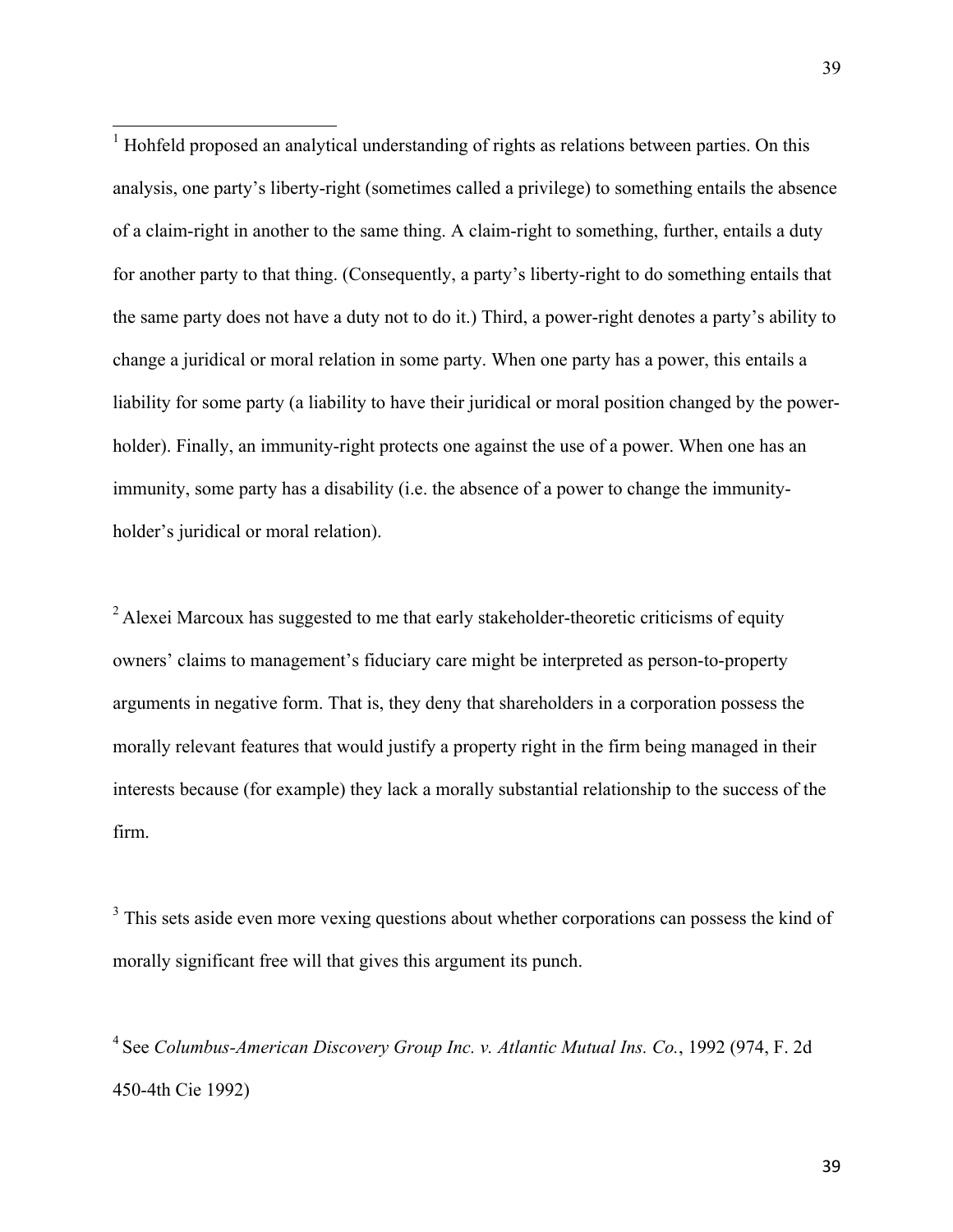<sup>5</sup> Perhaps a hard-nosed friend of the person-to-property approach might insist that these kinds of ownership, too, should be abolished. But this just seems silly. If we are going to accept a robust system of property rights at all, there is little point in restricting it to only those for which there is a direct connection with labor, the will, or what have you.

<sup>6</sup> Thanks to Alexei Marcoux for pointing this out to me.

 $\overline{a}$ 

 $<sup>7</sup>$  Compare the way the common law treats questions about who owns a wild animal killed in a</sup> hunt: the person who pursues the animal by giving chase or the person who killed and carried it away when it happened by him? The classic case here is *Pierson v. Post* (3 Cai. R. 175, 2 Am. Dec. 264; N.Y. 1805), decided on appeal in favor of Pierson, the person who killed the fox pursued by Post. Or consider the related question about who owns gas that is extracted from a field spanning multiple people's properties. Here, the party who captures the gas is considered the owner. In both cases, the justification that's offered for the rule takes a clear property-toperson form, namely the socially beneficial use of natural resources. For related discussion, see Rose (1996).

<sup>8</sup> Thus Hume emphasized that even though property rights mean that I cannot just take what I want or need, "it will be for my interest to leave another in the possession of his goods, provided he will act in the same manner with regard to me" (Hume (1978 [1739]), book III, part II, sec. II)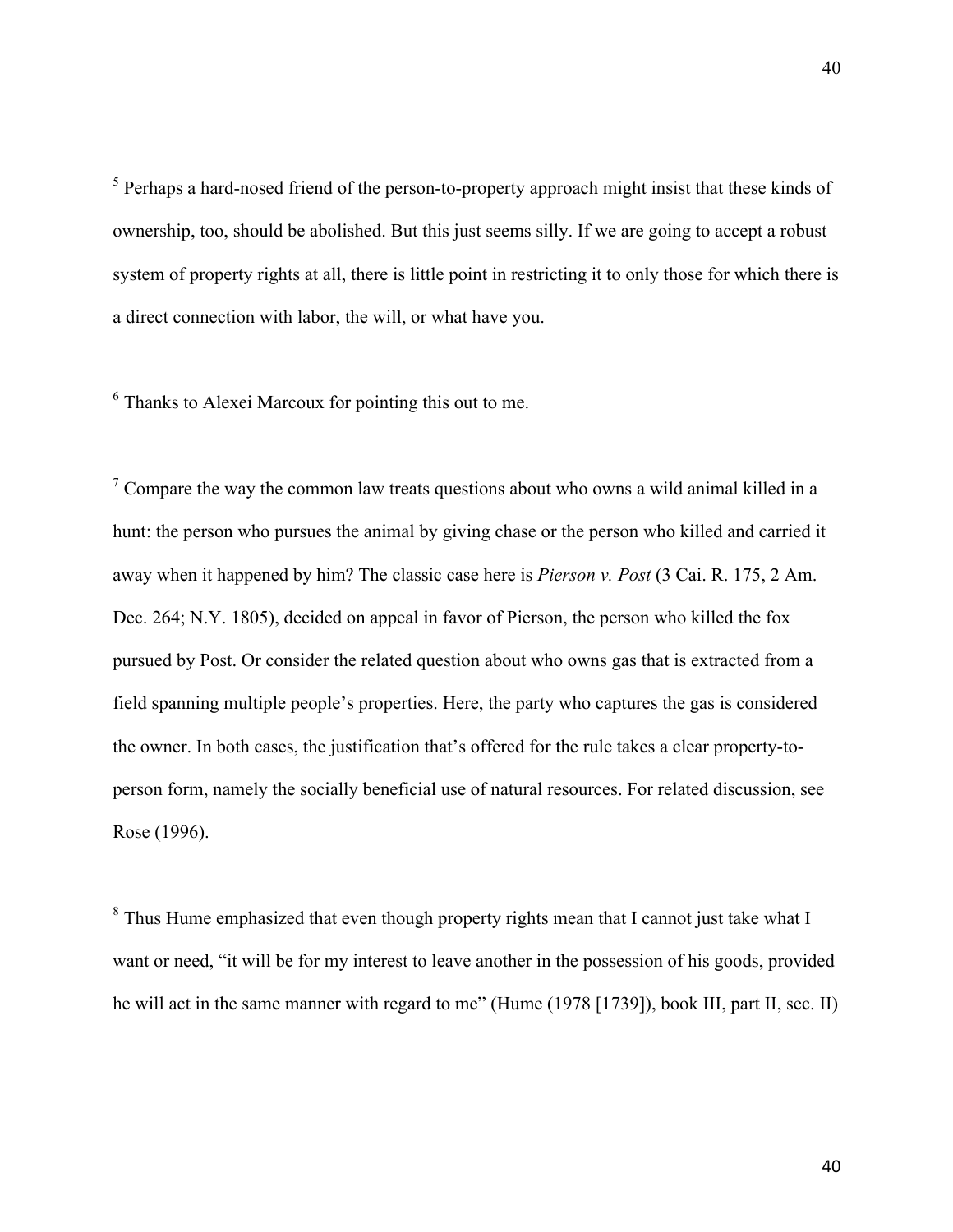9 Hume, of course, thought that there was an important difference between rights over our persons and rights over our possessions. The latter were "conventional" in the sense that they come into existence only after a certain man-made practice is in place, the former "natural" in that they require no such thing. This distinction is often confused for the view that our property rights are somehow less secure than our other rights. Nothing of the kind follows from Hume's argument. (See Hume, (Hume (1978 [1739]), book III)

 $10$  Thanks to Alexei Marcoux for helpfully putting the point this way.

 $\overline{a}$ 

 $11$  While he did not put his point in terms of the patent system, the idea here is analogous to a famous argument by Peter Singer. In his discussion of the moral significance of famines around the world, Singer argued that if we can save a person's life without giving up something of moral significance, then we ought to do it. This means that relatively rich people (people like you and me, that is) ought to give away what we own up to the point that saving another life no longer justifies the sacrifice we are about to make. At the limit, this might endanger property rights as well. As Singer put it: "the prevention of the starvation of millions of people outside our society must be considered at least as pressing as the upholding of property norms within our society" (Singer 1972, p. 237).

 $12$  Sometimes stakeholder theorists argue that the demands on business are limited because the business cannot be required to trade them off against each other. (Freeman, 2009, p. 66) But this does not remove the problem, as we face a kind of arms race to get one's stake as large as